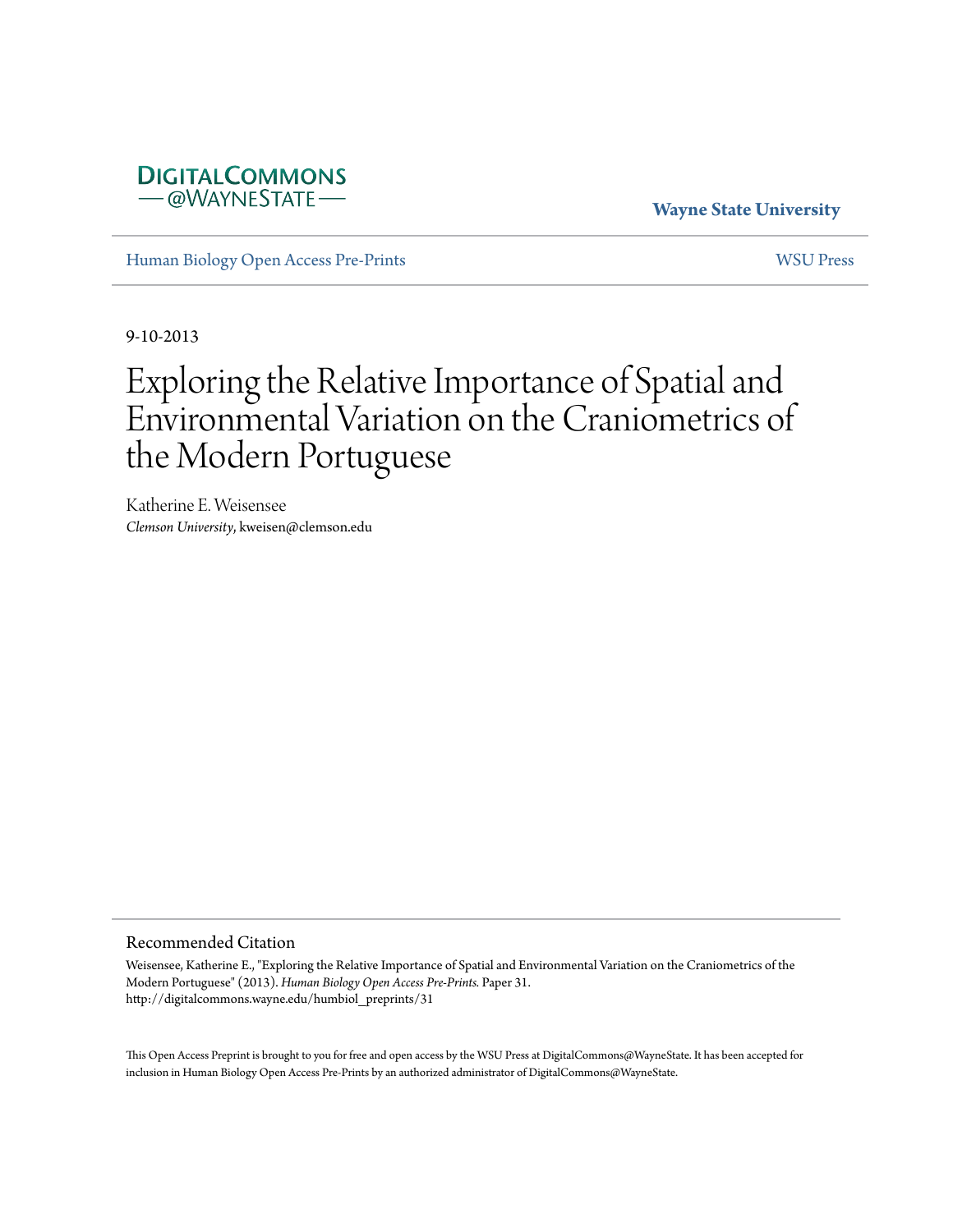Title: Exploring the Relative Importance of Spatial and Environmental Variation on the

Craniometrics of the Modern Portuguese

Running header: Spatial Variation in the Craniometrics of Portuguese

**Author: Katherine E. Weisensee** 

Affiliation: Department of Sociology and Anthropology, Clemson University, 132 Brackett Hall,

Clemson, SC 29634-1356. kweisen@clemson.edu

Key words: spatial autocorrelation, craniometrics, geography, isolation-by-distance, neutral

model, secular changes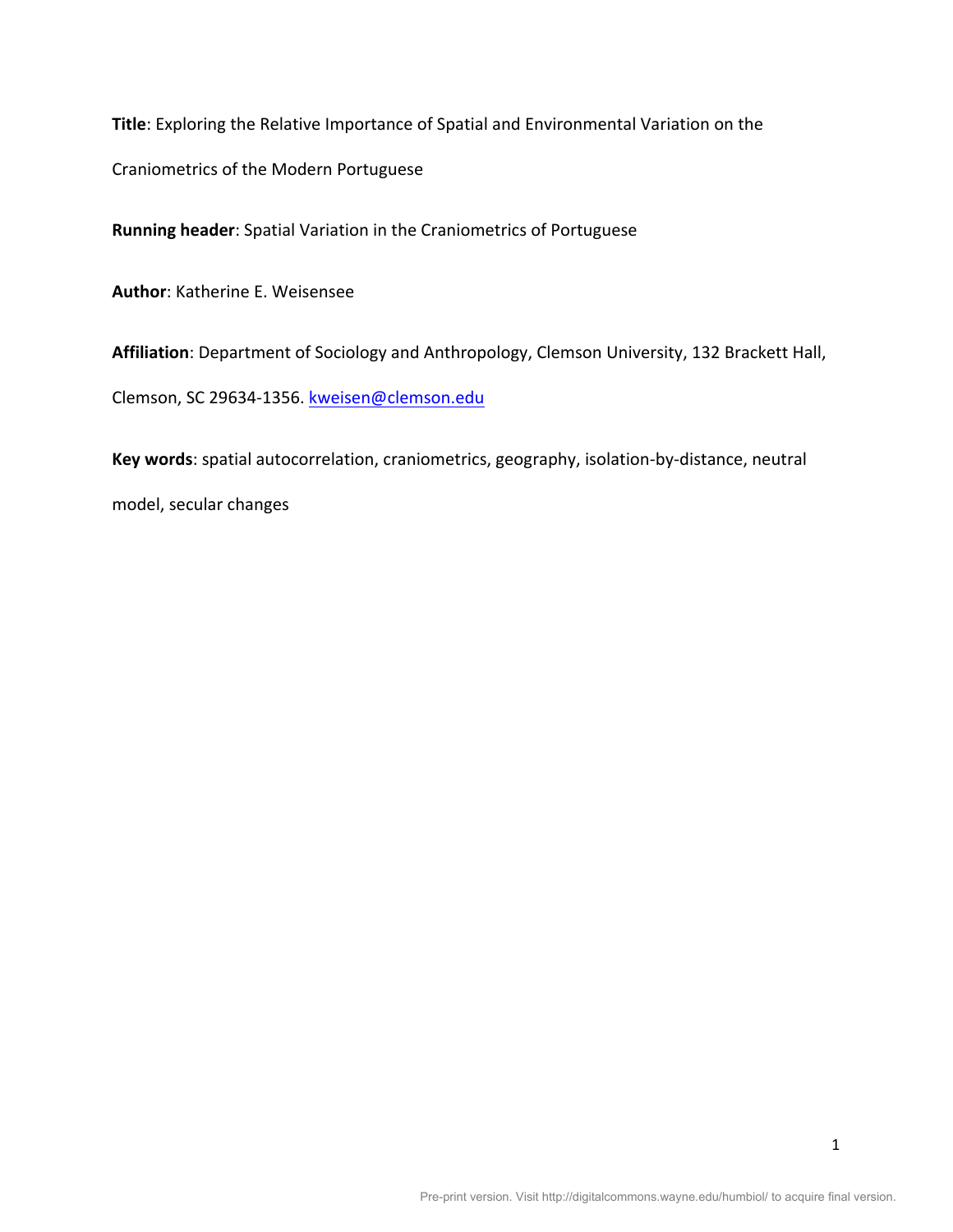## **Abstract\***

Previous research on the causes of craniometric variation within and among human populations has invoked both genetic and environmental explanations. Recent studies of modern populations in the United States and Portugal, among other populations, suggest that changes in environmental conditions have resulted in significant changes in cranial morphology. While similar changes in cranial morphology have been observed in genetically diverse populations, these populations do not appear to be converging on a common form. This study seeks to understand the role that population history and environmental variation play in explaining craniometric variation in the modern Portuguese. Using three-dimensional craniometric data collected from an identified skeletal collection from Lisbon, Portugal, this research examines the relationship between cranial morphology and place of birth. Two hypotheses are tested with regard to craniometric variation. The first asks whether phenotypic variation is related to geographic distance in the sample and therefore accurately represents genetic relationships. The second explores whether the significant secular changes observed in the sample obscure the population history reconstructed using craniometric data. The results demonstrate a significant relationship between geography and cranial morphology in the modern Portuguese sample. The clinal distribution to the craniometric variation is similar to what has been reported in some studies of molecular DNA from the Portuguese. The results show that cranial morphology reflects both the geography and genetic history of the sample and, furthermore, that secular changes in the population neither obscure nor erase this pattern. This study illustrates that even when secular changes have a significant impact on

2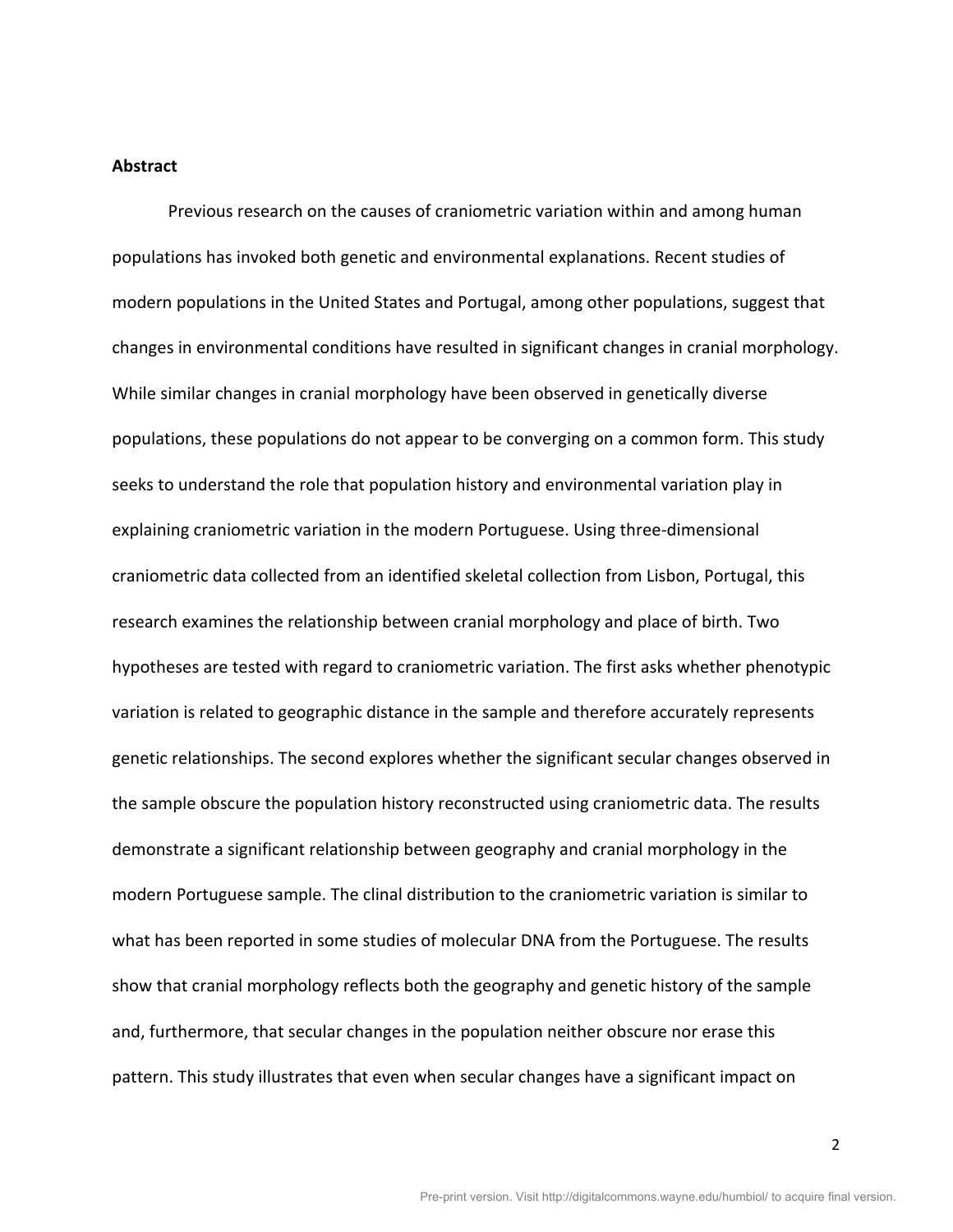cranial morphology, they do not impede researchers' ability to reconstruct genetic relationships using craniometric data.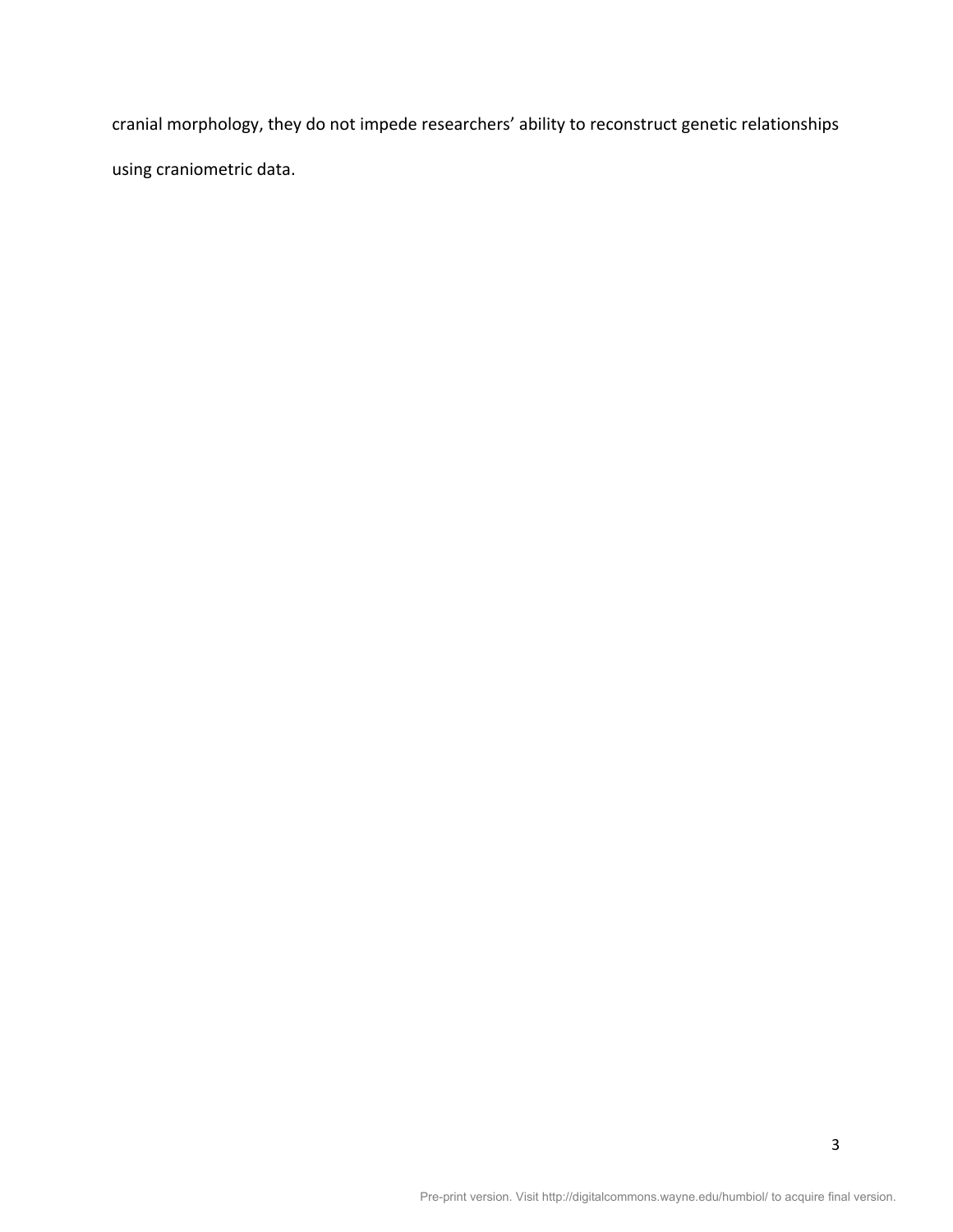An understanding of the spatial variation among human populations is a fundamental question in biological anthropology. When investigating population history it is important to examine the effects of spatial variation and the role of adaptation and natural selection in shaping human genetic diversity. Spatial variation impacts population history in that populations that are geographically close to one another may be biologically similar because migration is more likely to occur between local populations, which thus increases the likelihood of gene flow. Common ancestry may also influence spatial variation as founding populations tend to result in a clinal patterning to genetic similarity. Finally, populations that are geographically close often share similar environments and therefore natural selection may act on the populations in similar ways (Relethford 2010). Previous research suggests environmental effects including climate, diet, and postindustrial environmental conditions affect cranial morphology within and among human populations (Carlson and Van Gerven 1977; Fabra and Demarchi 2011; Jantz and Meadows Jantz 2000). Other research suggests that human craniometrics follow a neutral model of evolution and reflect population history with the same results as other genetic markers (Betti et al. 2009; Relethford 2002; Roseman 2004; von Cramon-Taubadel 2009). Much of the recent research examining the neutral model of craniometrics uses global samples to determine whether spatial variation follows predicted patterns from human populations that migrated out of Africa. Documented skeletal collections from recent populations can also be useful in examining the relationship between environmental effects and population history effects on craniometrics. These collections are useful for exploring such questions because they provide extensive historical documentation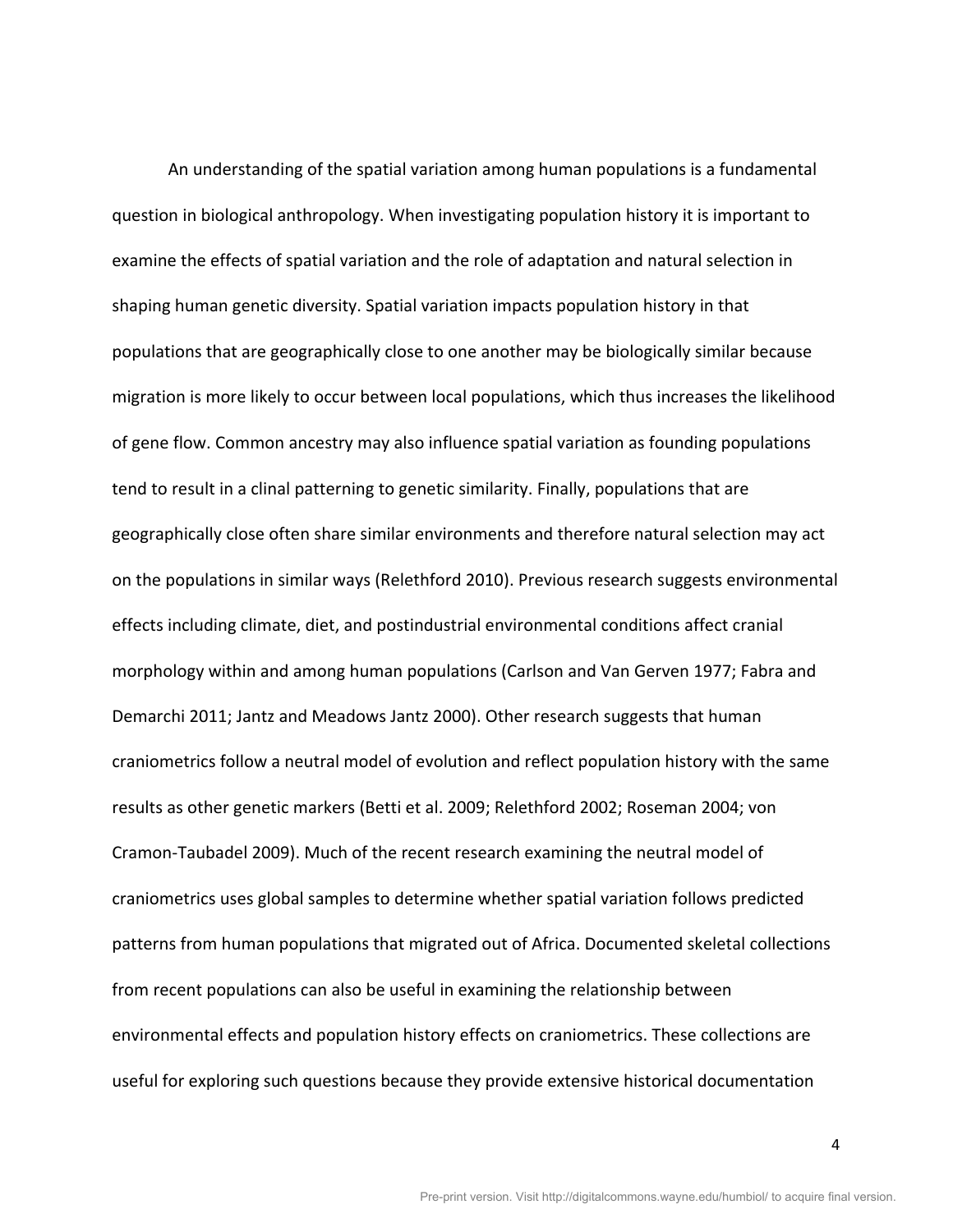for each individual—information that is not generally available in most other skeletal collections.

The environmental conditions that have impacted human populations over the past 200 years have proven to have a significant impact on cranial morphology (Jantz and Meadows Jantz 2000). Because of the short period of time in which changes in cranial morphology are observed, such changes cannot be said to have resulted from adaptations due to natural selection. Instead, these morphological changes are likely the result of changes in cranial growth patterns as populations have experienced changes in mortality patterns, nutritional availability, and activity patterns (Weisensee and Jantz 2011). These environmental variables have had a significant impact on human populations and appear to have produced similar changes in cranial morphology across genetically diverse populations, specifically resulting in changes in the cranial base region. Although modern environmental conditions appear to result in changes in cranial morphology in many populations, population history may also be examined using cranial morphology.

The relative importance of plasticity in modifying craniofacial morphology and perhaps obscuring the genetic relationships between populations has been a fundamental question since Boas (1912) published the findings of his immigrant study. As a result of Boas's work, some researchers have questioned the use of craniometrics in reconstructing population relationships. Relethford (2004) discusses the relative contributions of plasticity and genetics for understanding craniofacial morphology. He points out that Boas's data suggest that a small component of the observed variation in the sample is explained by developmental plasticity, that these differences do not obscure differences among the ethnic groups, and that genetic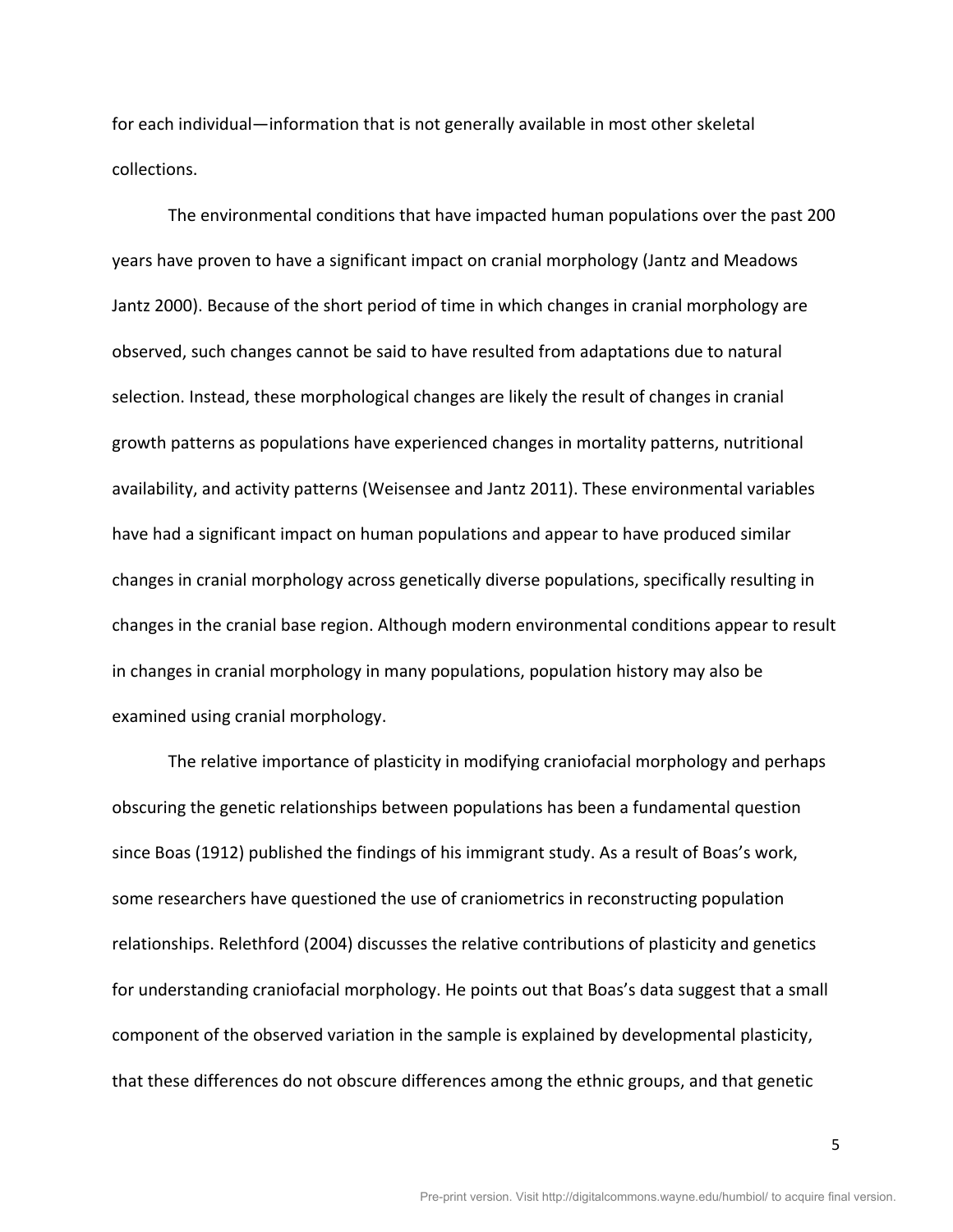differences explain a large component of the variation. Researchers' specific questions must, therefore, dictate the level of exploration, whether it be through the lens of developmental plasticity or genetic differentiation. Genetic variation may be controlled for to look at developmental plasticity, or developmental plasticity may be controlled for to examine genetic questions.

Several researchers have examined global patterns of craniometric variation and shown that, in general, as geographic distance increases so does phenotypic distance. This confirms that patterns of population relationships reconstructed from craniometric data are similar to patterns observed using other types of genetic markers, including classical genetic markers and DNA markers (Eller 1999; Relethford 2004). Roseman and Weaver (2007) have argued that researchers can formulate simple and testable predictions by testing hypotheses from craniometric data based on a neutral theory of evolution whereby variation within and among populations is explained as a result of mutation, genetic drift, and gene flow. Only after rejecting the neutral hypothesis should researchers invoke adaptive hypotheses to explain the variation observed within and among populations. Furthermore, the authors suggest that natural selection does not play a significant role in the craniometric variation observed in recent human populations.

The correspondence between phenotypic variation and geography provides one way to measure the usefulness of craniometrics for examining the relative importance of genetic history and local environmental adaptation in human populations. An isolation-by-distance model proposes a simple spatial pattern whereby genetic distances are related to geographic distances between populations. One method used to examine the variation among populations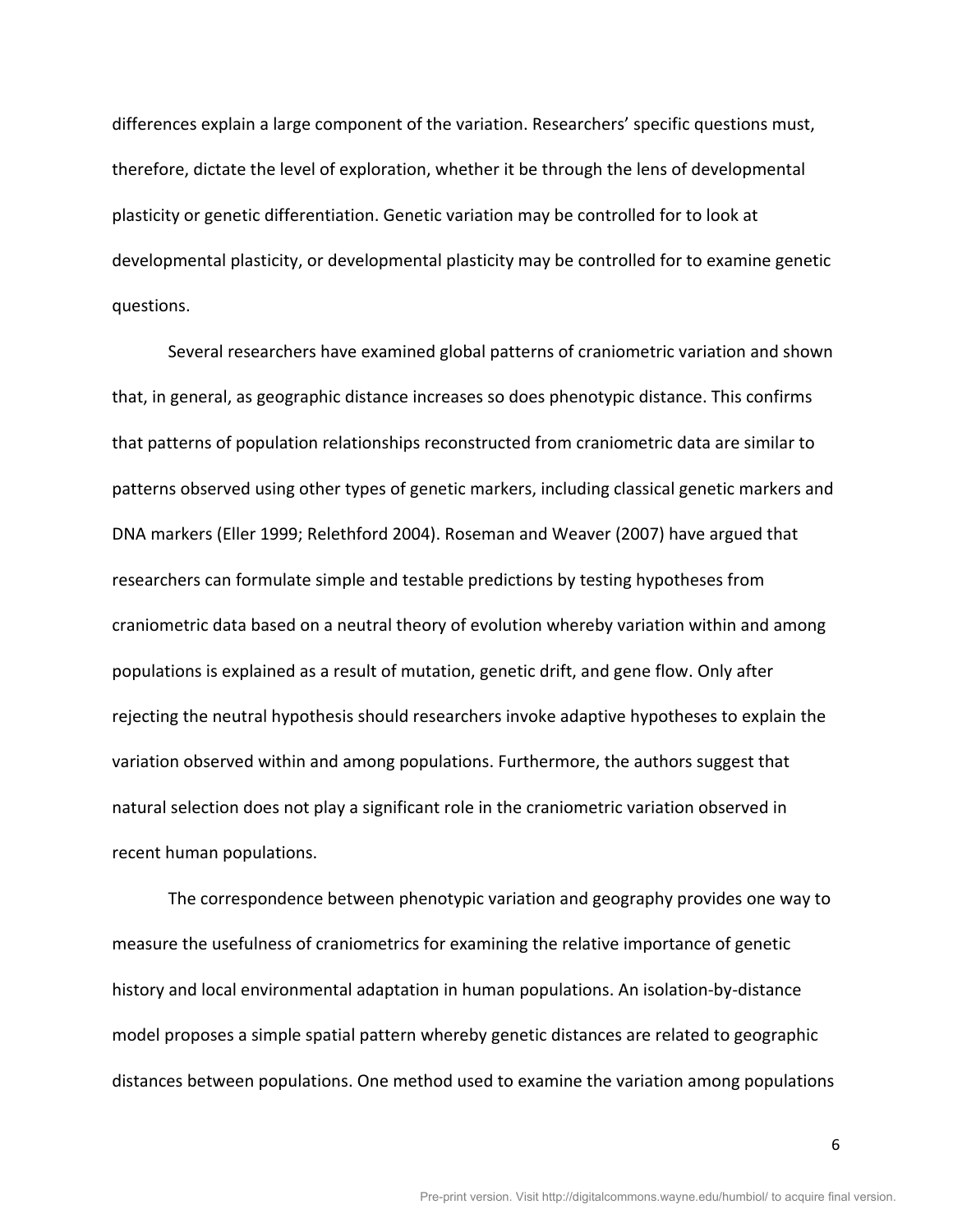within a geographic area is spatial autocorrelation. This method allows for an assessment of biological variation to determine whether variation follows an isolation-by-distance model, results from founding populations and exhibits a clinal distribution, or is randomly distributed across space (Barbujani 1987).

Place of birth is one way of examining spatial variation in human populations, although this information is not commonly known in undocumented skeletal collections. The individuals sampled in the current study were all buried in Lisbon, but many were born outside the city between the early 1800s and the mid-1900s. The time period sampled in this study is unique in that it marks a period of intense rural-to-urban migration in Portugal (Birmingham 1993; Rodrigues Veiga, Moreira, and Fernandes 2004). The many individuals in the sample who were born elsewhere in Portugal but buried in Lisbon are likely representative of this large-scale migration. Place of birth can, therefore, be used to assess the spatial variation present across Portugal during the time period sampled. Thus, the current study examines two questions: First, does the craniofacial variation in the modern Portuguese follow an isolation-by-distance model? Second, given the previous research that has demonstrated significant secular changes in this sample (Weisensee and Jantz 2011), do secular changes erase or obscure our ability to accurately reflect population history in this sample?

# **Materials and Methods**

This study uses a sample from the Lisbon skeletal collection. This collection consists of identified individuals disinterred from three large cemeteries in Lisbon, Portugal (Cardoso 2006). The birth dates in the sample range from the early 1800s to the mid-1900s. All of the individuals in the sample were buried in Lisbon, yet many were born outside of the city. Data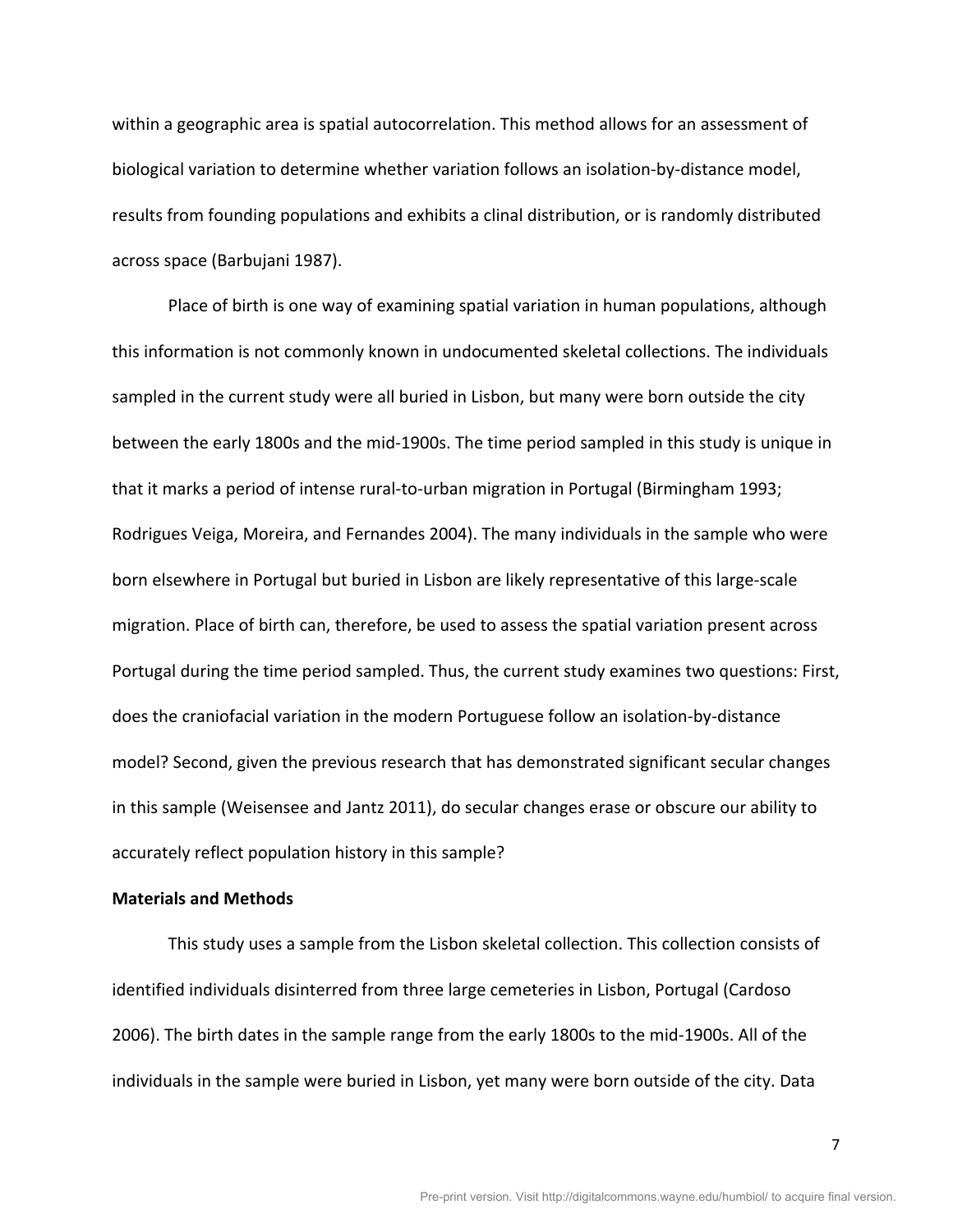were collected from 290 individuals with known places of birth. Sixteen of the 18 administrative districts of Portugal are represented in the sample. The two districts not represented in the sample are Braga and Viana do Castelo.

All of the data used in this study were collected by the author. First, three-dimensional landmark coordinates were collected using a Microscribe 3DX digitizer. A total of 67 bilateral and midsagittal points were collected from each individual (Table 1). Next, the threedimensional coordinates were aligned to a common coordinate system using a Procrustes superimposition. Procrustes superimposition fixes variation between specimens related to size, rotation, and location and allows for comparisons of shape differences among individuals. The Procrustes aligned coordinates were then subjected to a Principal Components Analysis, and the first 30 principal components were used in the subsequent analyses. The first 30 principal components represent 79.4% of the variation in the sample. Individuals were grouped according to their administrative district of birth. The data were also divided into North, Central, and South areas, with the North and Central areas divided by the Douro River and the Central and South areas divided by the Tagus River in order to more easily visualize spatial patterns in the data. This type of regional division has been used in several other genetic studies (Beleza et al. 2006). A canonical discriminant analysis was subsequently performed using the PROC CANDISC procedure in SAS 9.1 (2002–2004). This analysis allowed for the visualization of geographic differences between administrative districts.

A Procrustes distance matrix based on the Procrustes coordinates was calculated between administrative districts. Because the Lisbon sample is much larger in comparison to the other districts, 100 random samples of 10 individuals were taken from the larger Lisbon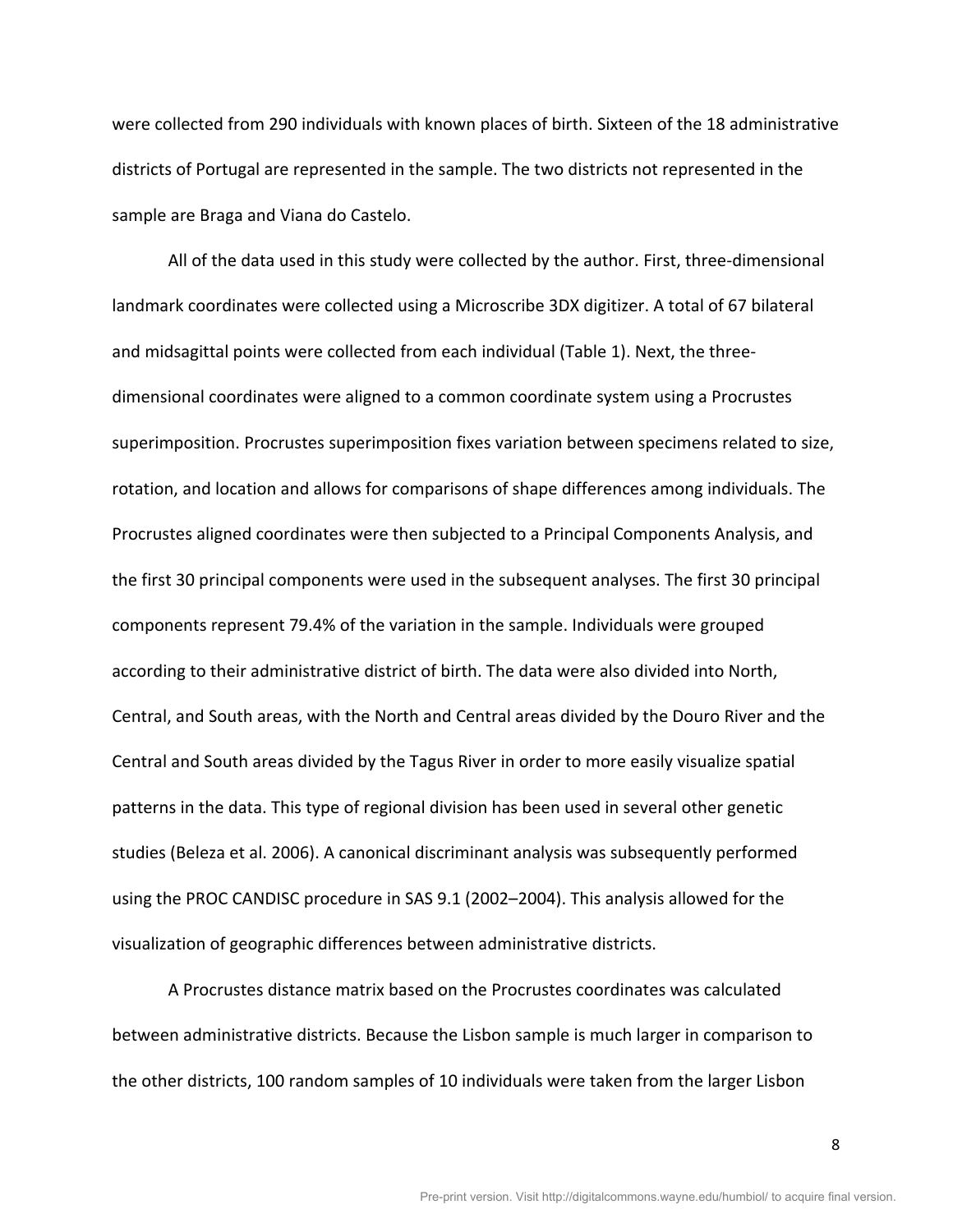sample and used to generate 100 Procrustes distance matrices. A second distance matrix was created in which the non-interstate road distance between each administrative capital was calculated using Google Maps. A Mantel test then compared the Procrustes and geographic distance matrices in order to evaluate the correlation between biological and geographic distances. Separate Mantel tests evaluated each of the 100 smaller Lisbon samples to ensure that the large sample did not bias the results. Spatial autocorrelation was analyzed using a global method (Smouse and Peakall 1999) in which the geographic distances were divided into five distance classes equal to 100 km distances. A correlogram representing the correlation between the Procrustes distance and the five distance classes was constructed using GenAlEx 6.5 (Peakall and Smouse 2006). The autocorrelation coefficient (r) was calculated; this value is closely related to Moran's I. The autocorrelation coefficient provides a measure of the genetic similarity among the districts within a specified distance class and provides a method of evaluating the isolation-by-distance model.

The latitude and longitude of each administrative district capital was also recorded. A multivariate multiple regression analysis of the first 30 principal components with latitude, longitude, and year of birth was performed using PROC REG in SAS 9.3 (2002–2010). Partial correlation tests used the resulting continuous variables to determine whether secular changes in the sample obscured variation related to geography. Finally, shape variation among the regions was explored via a comparison of the mean shape of the Northern districts with the mean shape of the Southern districts.

## **Results\***

A plot of the first two canonical variates derived from the Portuguese districts is seen in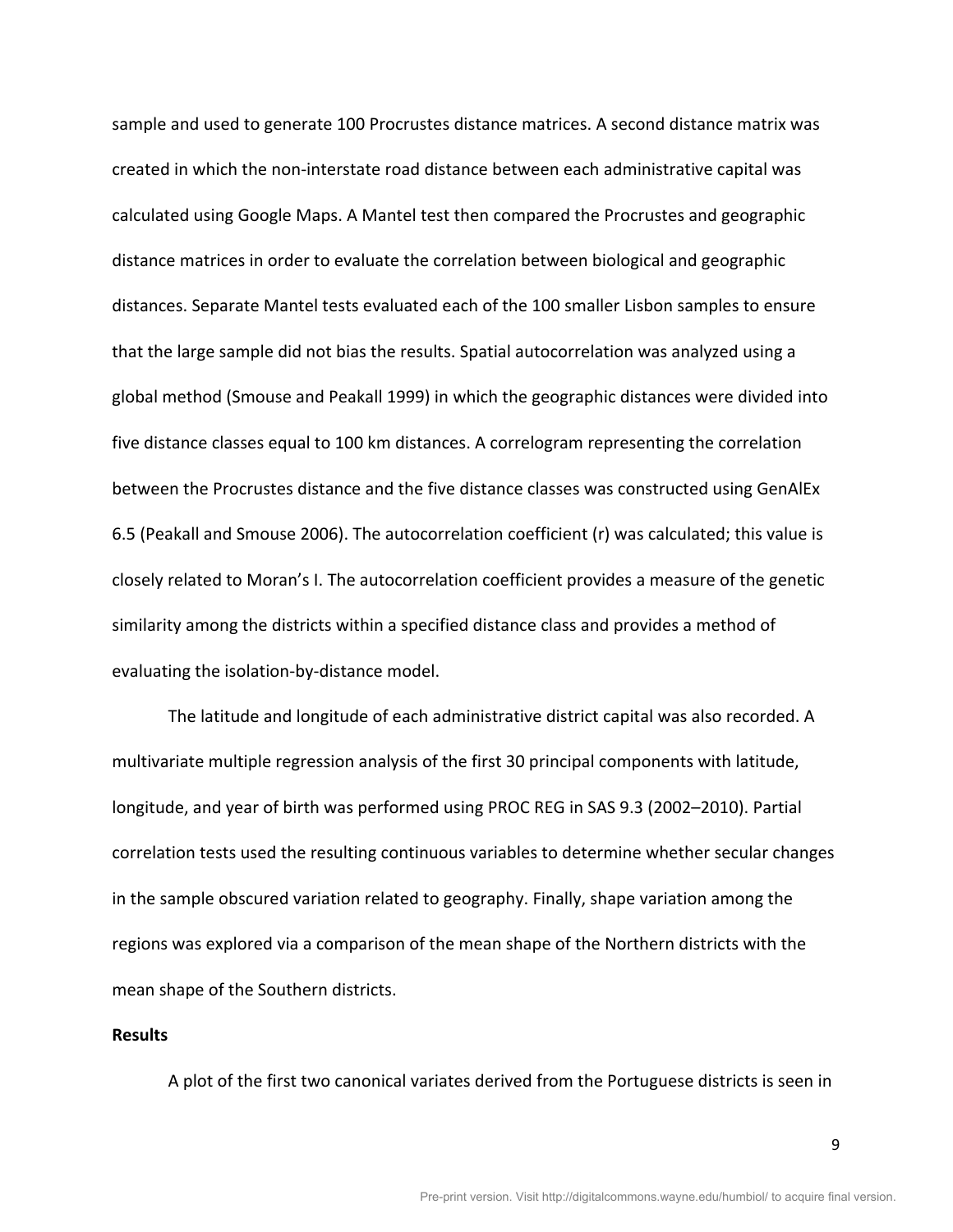Figure 1; the two axes account for 37% of the variation in the sample. The x-axis demonstrates a general North–South gradient to the variation, with most Southern districts clustering together on the left side of the plot and the Northern districts clustering on the right side. The plot shows that Lisbon is more similar to the Southern districts in comparison to other Central districts. The second axis also separates North and South, although there is little differentiation between Central and Northern regions as defined by the Douro River. There does not appear to be any differentiation between coastal and interior provinces based on the first two canonical variates.

The Mantel test comparing the Procrustes distance matrix and the geographic distance matrix found a significant correlation for the overall sample ( $r = 0.3439$ ,  $p = 0.0210$  from 999 randomizations). The Mantel tests of the 100 randomly generated samples consisting of 10 individuals each from the Lisbon sample had p-values <0.05 in 98 out of 100 tests. The results from the Mantel tests demonstrate that, as geographic distance increases, the Procrustes distances also increase. These findings suggest that the sample used in the current study fits an isolation-by-distance model. The results of the autocorrelation analysis also show a significant spatial pattern to the data (Figure 2). The spatial correlogram illustrates a clinal distribution in which positive, significant autocorrelations are found at small distances and negative, significant autocorrelations characterize large distances.

The effect of the latitude and longitude of the individuals' district of birth was also examined. The results of the regression analysis demonstrate that latitude and longitude both have a significant effect on cranial shape. Partial tests of year of birth, latitude, and longitude show that, when controlling for any of the two factors, the third factor remains significant (see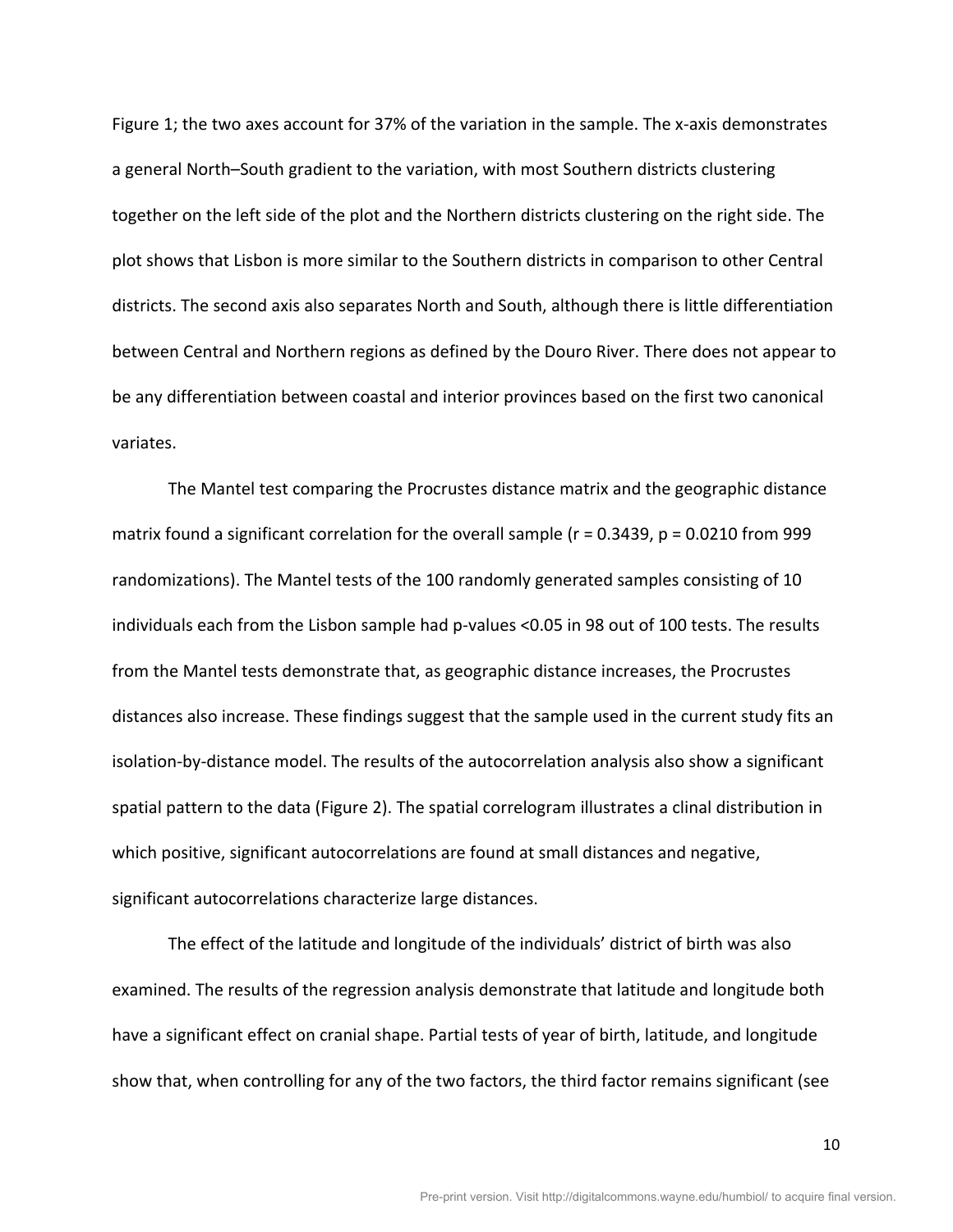Table 3). This finding indicates that both temporal variables and spatial variables significantly affect cranial morphology independently.

The morphological changes associated with spatial differentiation are illustrated in Figure 3. The cranial landmark that exhibits the most dramatic change is the maximum frontal breadth, which is located more superiorly in the South than in the Northern and Central districts. The frontal breadth is also narrower in the Southern districts. Overall, the typical Southern cranium tends to have a slightly more inferiorly projecting cranial base, a more anteriorly positioned prosthion, and a more superiorly located lambda. Interestingly, Boldsen (2000) identifies frontal breadth as a measure of genetic differentiation in his medieval Danish samples, and in the current study the region of the crania that shows the most spatial differentiation is the frontal breadth.

## **Discussion**

This study investigated two hypotheses. The first hypothesis examined whether the craniofacial variation in this sample fits an isolation-by-distance model. The significant correlation between the Procrustes distance matrix and the geographic distance matrix shows that as geographic distance increases so does the Procrustes distance and, therefore, demonstrates that craniofacial variation is related to spatial variation. Populations that are geographically close may share a genetic similarity because gene flow is mediated by spatial distance, because founding populations may have been similar in geographically localized populations, or because populations that are in close proximity to each other may share similar adaptations to local environmental conditions. Portugal is a small country with no extreme environments represented; its regions lack, for example, extremely high altitudes and extreme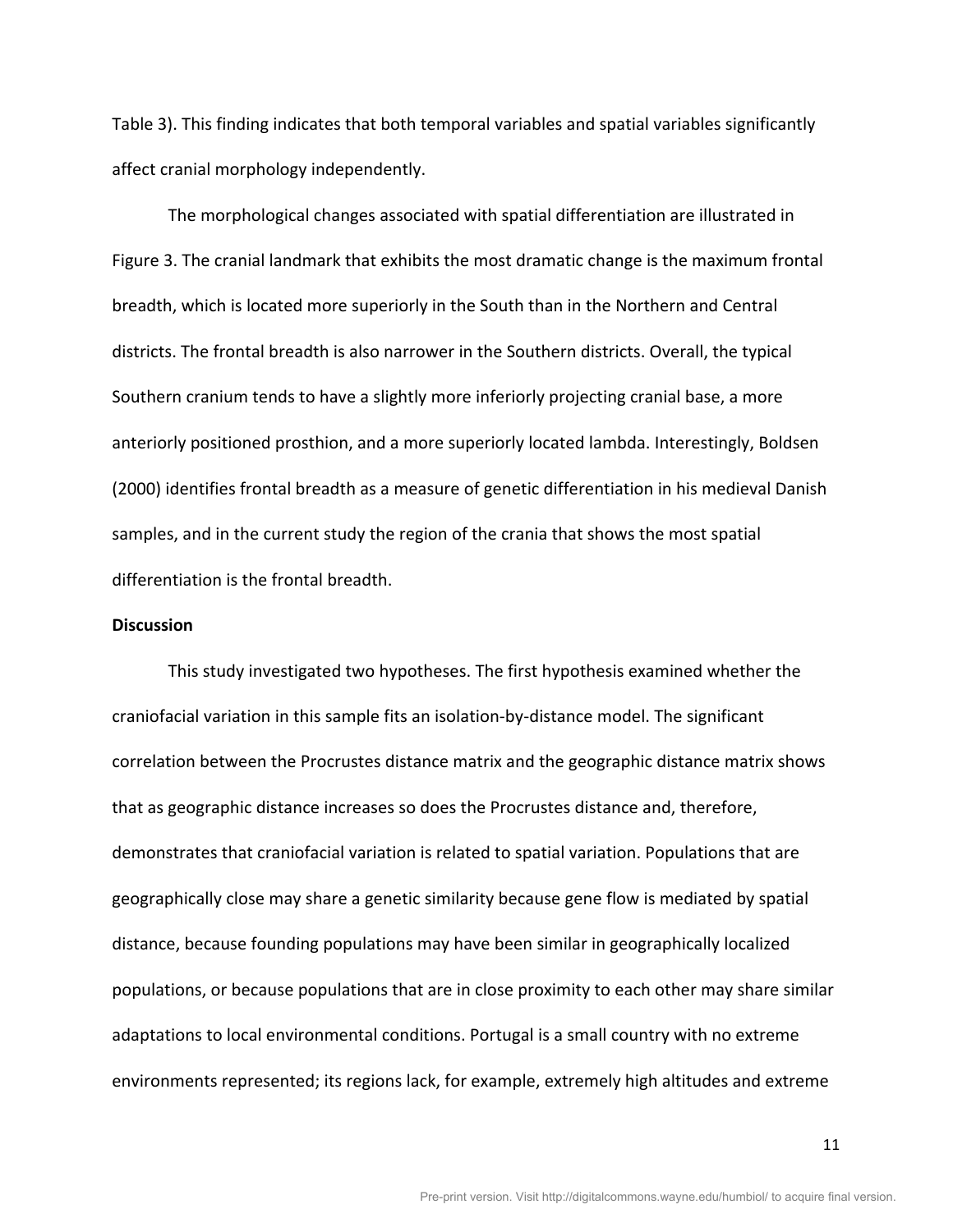cold. It therefore seems unlikely that the observed spatial variation is caused by environmental adaptation to local conditions; instead the spatial variation likely reflects the genetic history of the country, specifically gene flow and founding populations. Moreover, the correlogram (Figure 2) indicates that the spatial variation follows a clinal distribution, thus suggesting founding populations played a significant role in shaping the variation observed in the sample.

The North–South gradient of variation observed in this study has been documented in previous genetic studies of the Portuguese using mitochondrial DNA (Gonzalez et al. 2003; L. Pereira, Prata, and Amorim 2000; V. Pereira et al. 2010). Conversely, studies that examined some Y-SNP and Y-STR markers in Portuguese males and other studies of mitochondrial DNA did not find a significant relationship between genetic diversity and geography (Beleza et al. 2006; L. Pereira et al. 2000); these studies found that genetic diversity is randomly distributed across the country and that the Portuguese population is genetically homogeneous. Barbujani (2000) states that geographic randomness would generally be surprising in population genetic studies, and as a rule geographically close populations exchange more migrants than distant populations. However, the difference between the findings of some of the genetic studies and those of the current study may be due to temporal differences in the samples. It may also result from differences in sampling strategies. In the current study, for example, place of birth was identified for individuals who emigrated to Lisbon during their lifetimes. In the genetic studies, samples were collected from people living in the various administrative districts today. It may be that the Lisbon migrants were somehow different from the individuals who remained. Finally, the genetic variation as reflected in the morphology of the crania may provide a different genetic signal in comparison to the Y chromosome and mtDNA genetic markers that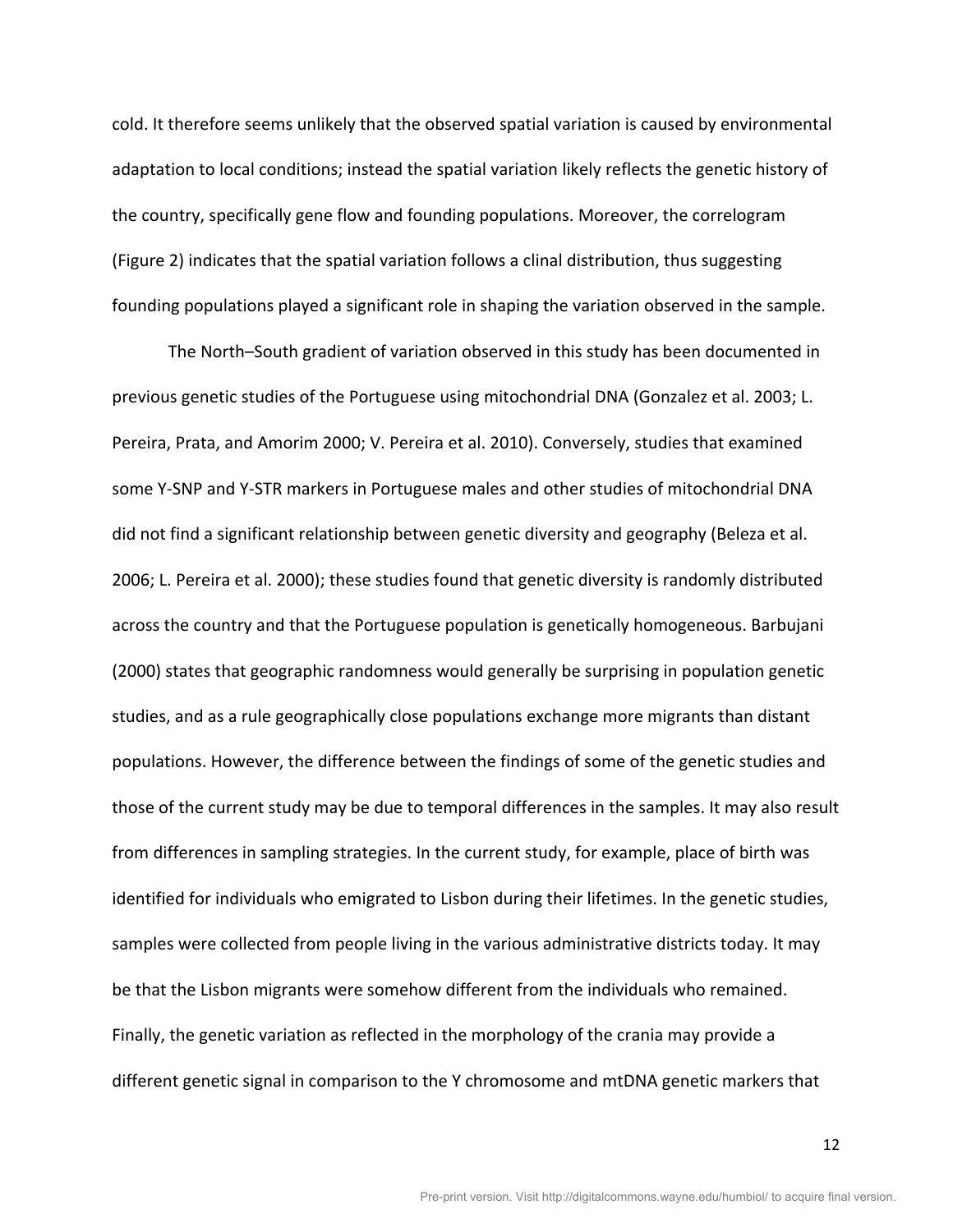were previously examined by other researchers.

The second hypothesis examines the question of whether, given the Lisbon sample's previously reported secular changes, that sample's population history remains observable. In other words, do the short-term environmental effects related to secular changes over 150 years impede researchers' ability to reconstruct population history using craniometric data? The results of this study suggest that, within the Lisbon sample, the underlying genetic structure as reflected in the spatial structure is not obscured by secular changes. Rather, both the spatial and temporal aspects of population differentiation can be observed in the sample. Consequently, researchers do not lose the ability to identify the underlying genetic structure with the occurrence of secular changes. This finding is similar to the results reported by Relethford (2004) in his discussion of the re-analysis of the Boas data, in that the secular changes observed in Boas's sample explain a small part of the variation and the genetic differences among the populations are maintained. Analysis of the secular trends in the United States also confirm these findings. Jantz and Meadows Jantz (2000) have shown that in the United States, Black and White males and females have experienced significant secular changes in their cranial morphology over the past 200 years. All of these populations are apparently responding to the same changes in environmental conditions, although they are not converging on a common form (Jantz and Meadows Jantz 2000). This research has demonstrated that the underlying genetic structure remains observable in spite of the secular changes acting on populations in the United States. Different levels of variation may be examined; the variation produced by secular changes may be controlled for to look at genetic differences; and the genetic differences may be controlled for to look at environmental responses. "One person's

13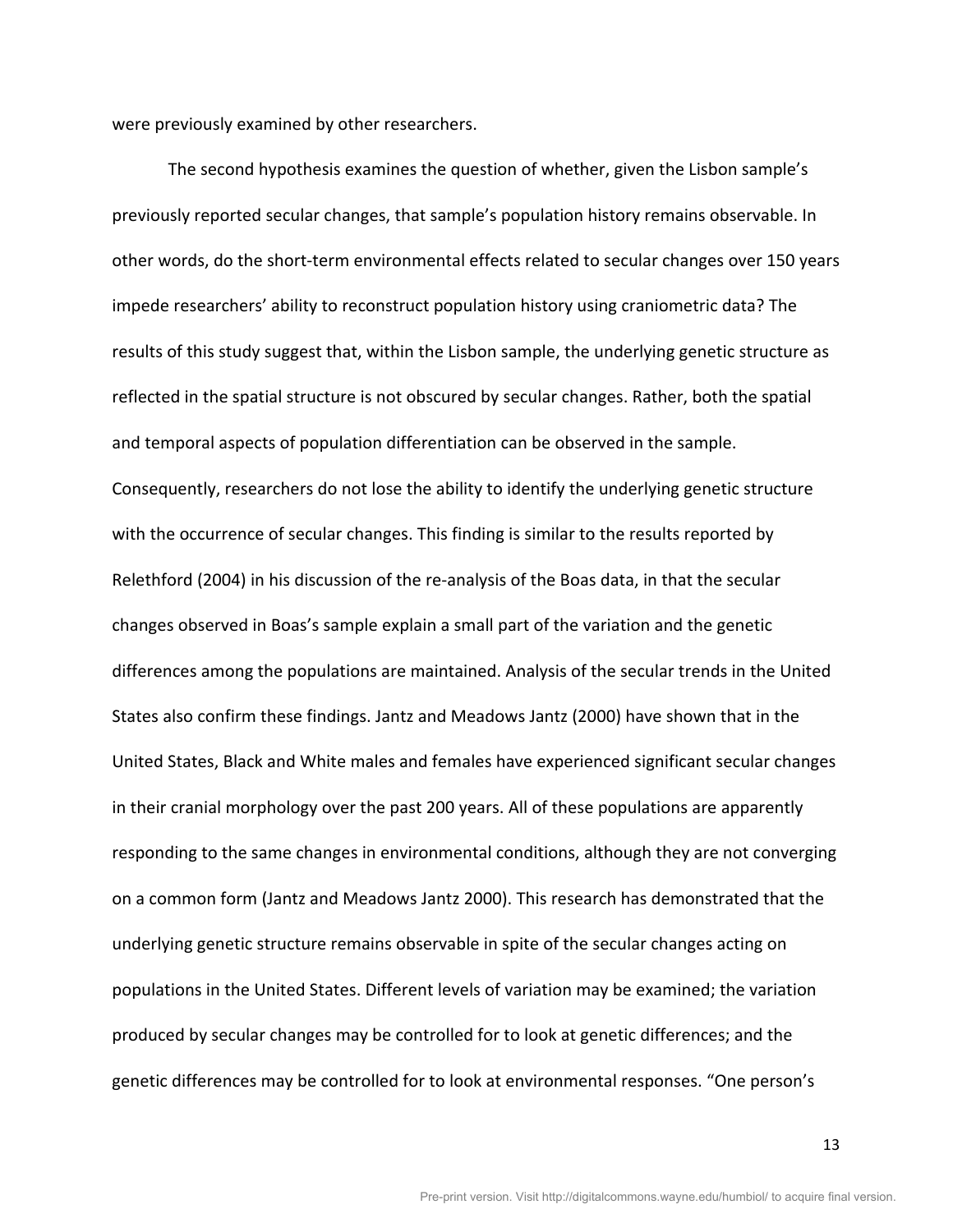noise may be another person's signal," (Relethford 2004:381). This also holds true for the Lisbon sample, whereby changes in environmental conditions are clearly shaping cranial morphology, yet the underlying spatial and genetic structure of the population can still be seen.

Previous research on the secular changes in the cranial morphology of the Lisbon skeletal collection suggests that accelerated growth patterns may explain the observed changes (Weisensee and Jantz 2011). Throughout the twentieth century, the Portuguese experienced trends toward an earlier menarche (Padez 2003a), earlier maturation in the dentition (Cardoso 2008), and taller stature (Padez 2003b); these processes are also likely associated with some of the changes observed in the crania. Analysis of an ontogenetic series from the same collection found that as individuals age, the cranial base moves superiorly. When growth is completed earlier, the cranial base may be located more inferiorly and result in an overall taller cranial base height. The trend toward earlier maturation has been observed in many populations that have undergone significant changes in environmental conditions over the past 200 years, including in the United States, and studies on secular changes in the crania of U.S. populations have similarly found significant increases in the cranial base height (Jantz and Meadows Jantz  $2000$ ).

In addition to research suggesting that changes in the pattern and timing of growth and development processes impact cranial morphology, other research has suggested that changes in masticatory behavior and diet have had a significant impact on cranial morphology within populations. For instance, Carlson and Van Gerven (1977) explained variation in a Nubian sample spanning more than 13,000 years as resulting from changes in diet during the shift from foraging to food production. Other studies have also found that changes in diet related to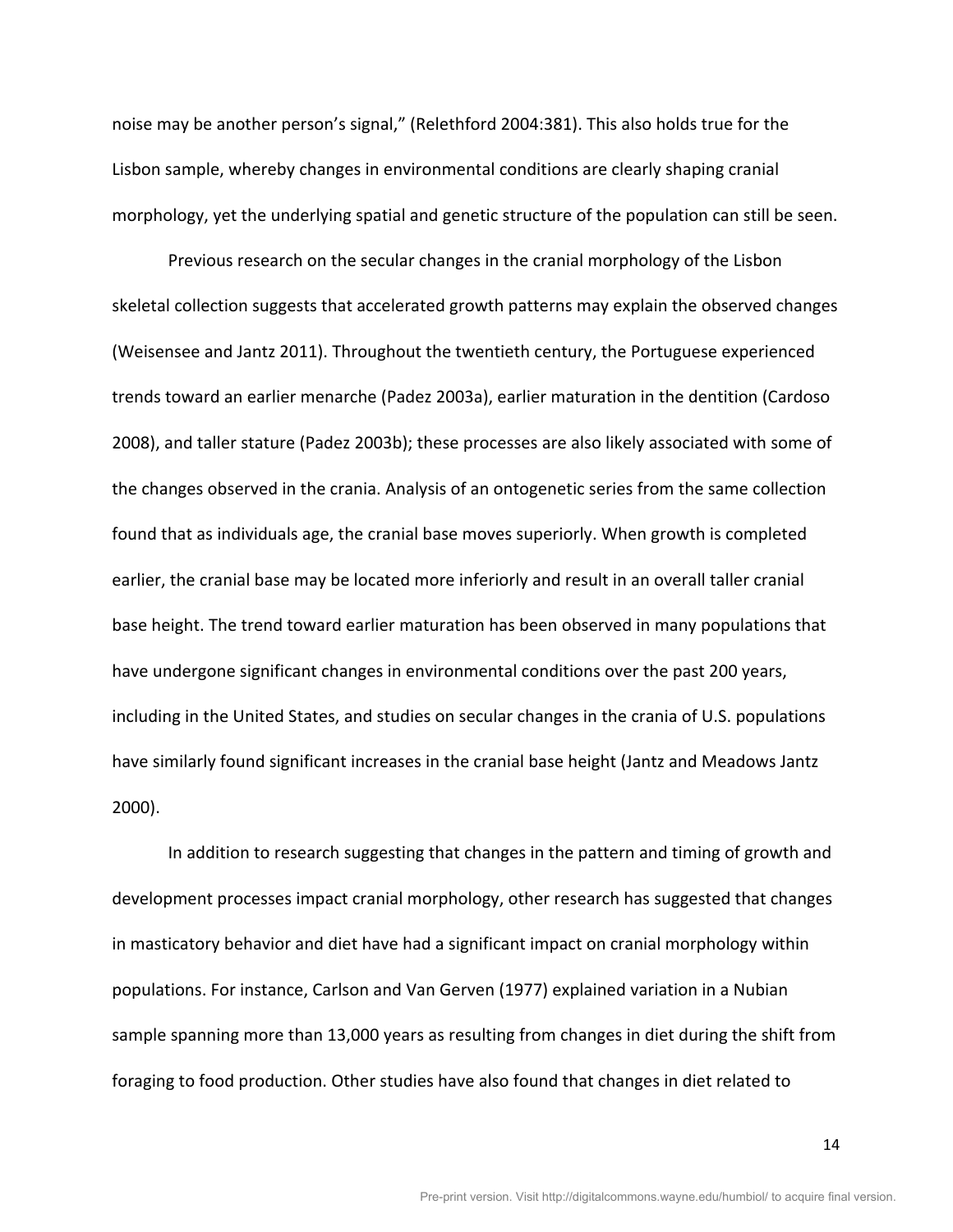masticatory function may result in changes in cranial morphology during the transition to food production (Larsen 1995). Little et al. (2006) suggested that changes in the cranial morphology of a modern Mexican sample were related primarily to a change in maize processing which resulted in an overall softer diet.

Other researchers have demonstrated that craniometric variation within populations may be due to adaptations to specific climatic conditions. Specifically, in his analysis of global populations, Relethford (2010) identified three groups that did not fit a neutral model of phenotypic variation which would predict a correlation between geographic and phenotypic variation. Two of the populations that Relethford identified, the Buriat and Greenland samples, were outliers particularly due to the large size of the crania. These populations appear to exhibit modification in the crania due to adaptation to environmental conditions, specifically extreme cold; thus, their increased cranial size conforms to the expectation predicted from Bergmann-Allen rules of climatic adaptation. The third outlier group was the Peru sample, and the cranial morphology in this sample may be related to early settlement patterns in South America. Several other craniometric studies examining South American populations have also suggested that climate influences cranial morphology. Nasal shape, in particular, has been suggested to be strongly influenced by temperature and altitude and to respond to selective pressures related to thermoregulation (Bernal et al. 2010; Fabra and Demarchi 2011; Gonzalez-Jose et al. 2005; Hernandez et al. 1997).

The foregoing studies suggest a range of explanations for craniometric variation within populations that incorporates both developmental and adaptational explanations. Roseman and Weaver (2007) recommended human craniometric studies initially test the neutral forces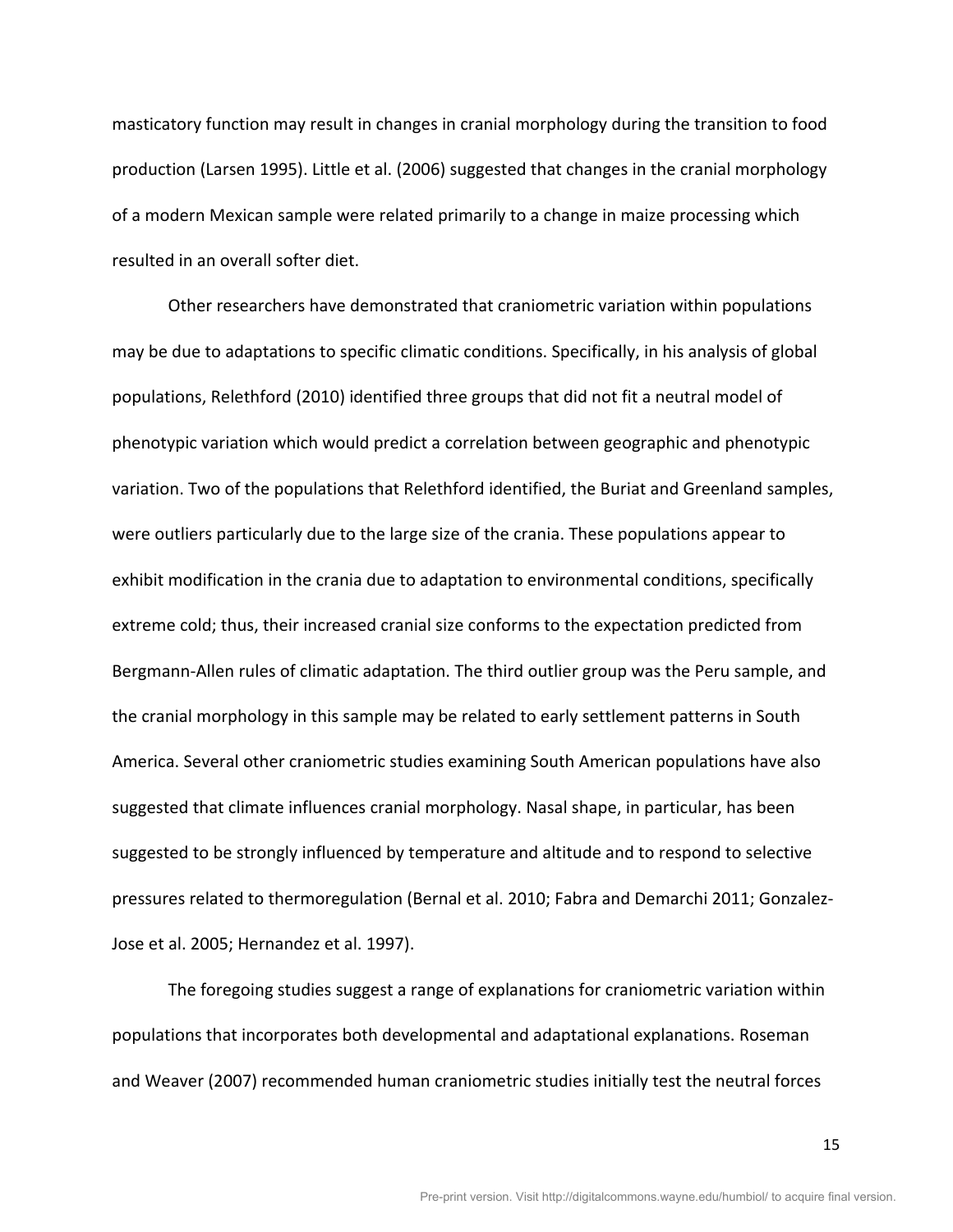of evolution; when researchers find departures from the neutral model, other adaptational explanations may then be appropriate to explain the observed variation. In the current study, the phenotypic variation appears to fit a neutral model whereby geographic distance and phenotypic distance follow a clinal distribution that is similar to that seen in some genetic studies from Portugal. On the other hand, the secular changes that have been observed in the Lisbon sample suggest environmental changes, too, have had a significant impact on the sample's phenotypic variation. However, these secular changes have neither obscured nor erased the genetic variation as reflected in the cranial morphology of the sample.

Research from the modern period and from documented collections like the Lisbon skeletal collection contributes to our understanding of the processes that shape craniometric variation in a number of ways. First, documented collections allow researchers to associate individuals with specific changes in environmental conditions, and the existence of historical records of changes in the genetic structure of the population allows for a more thorough understanding of the processes that are shaping population changes. Additionally, the data obtained from documented collections enhance researchers' ability to create models of population change which can then be used to interpret observations in earlier populations for which extensive documentation does not exist. The availability of many different data sources enables researchers to develop a more in-depth level of understanding of identifiable characteristics of populations in transition. Moreover, the known data available from modern collections offer bioarchaeological researchers new opportunities to test many of their assumptions.

In summary, this research has demonstrated that craniometric data can be useful for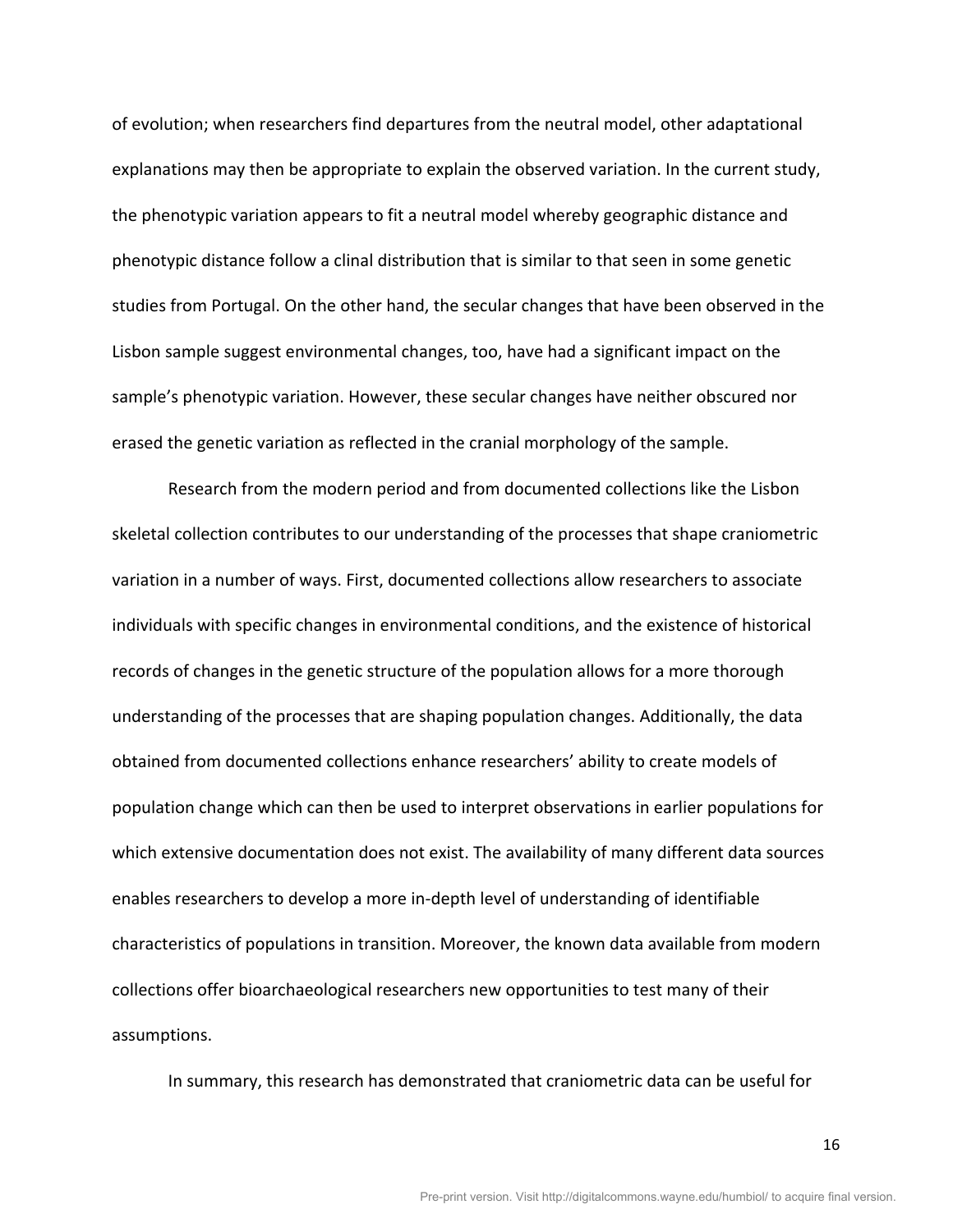documenting the spatial relationships in human populations and for analyzing the underlying evolutionary processes that created the observed patterns of variation. Moreover, this research shows that, even when secular changes modify the cranial morphology, these modifications do not diminish researchers' ability to reconstruct population relationships based on craniometric data.

### **Literature Cited**

- Barbujani, G. 1987. Autocorrelation of gene frequencies under isolation by distance. *Genetics* 117:777–782.!
- Barbujani, G. 2000. Geographic patterns: How to identify them and why. *Hum. Biol.* 72:133– 153.!
- Beleza, S., L. Gusmão, A. Lopes et al. 2006. Micro-phylogeographic and demographic history of Portuguese male lineages. Ann. Hum. Genet. 70:181-194.
- Bernal, V., S. I. Perez, P. N. Gonzalez et al. 2010. Spatial patterns and evolutionary processes in southern South America: A study of dental morphometric variation. Am. J. Phys. *Anthropol.* 142:95–104.!

Betti, L., F. Balloux, W. Amos et al. 2009. Distance from Africa, not climate, explains withinpopulation phenotypic diversity in humans. *Proc. R. Soc. B Biol. Sci.* 276:809–814.

Birmingham, D. 1993. *A Concise History of Portugal*. Cambridge: Cambridge University Press.

Boas, F. 1912. Changes in the bodily form of descendants of immigrants. Am. Anthropol.

14:530–562!

Boldsen, J. L. 2000. *Human demographic evolution: Is it possible to forget about Darwin?*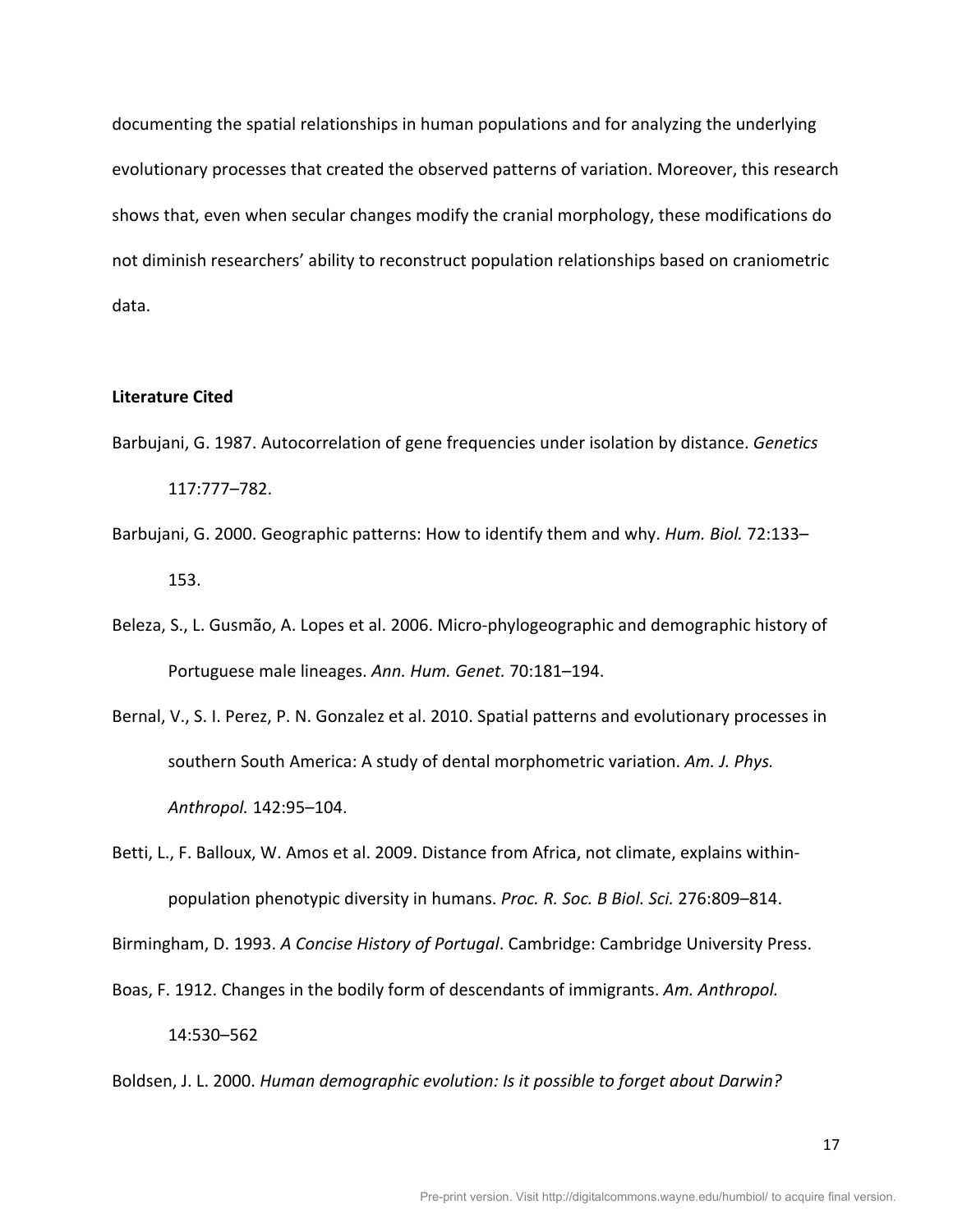Research report. Odense: Danish Center for Demographic Research.

- Cardoso, H. F. V. 2006. Brief communication: The collection of identified human skeletons housed at the Bocage Museum (National Museum of Natural History), Lisbon, Portugal. Am. J. Phys. Anthropol. 129:173-176.
- Cardoso, H. F. V. 2008. Secular changes in body height and weight of Portuguese boys over one century. Am. J. Hum. Biol. 20:270-277.
- Carlson, D. S., and D. P. Van Gerven. 1977. Masticatory function and post-Pleistocene evolution in Nubia. *Am. J. Phys. Anthropol.* 46:495–506.
- Eller, E. 1999. Population substructure and isolation by distance in three continental regions. . *Am.,J.,Phys.,Anthropol.* 108:147–159.!
- Fabra, M., and D. A. Demarchi. 2011. Geographic patterns of craniofacial variation in pre-Hispanic populations from the Southern Cone of South America. *Hum. Biol.* 83:491–507.
- González, A. M., A. Brehm, J. A. Pérez et al. 2003. Mitochondrial DNA affinities at the Atlantic fringe of Europe. Am. J. Phys. Anthropol. 120:391–404.
- González-José, R., F. Ramírez-Rozzi, M. Sardi et al. 2005. Functional-cranial approach to the influence of economic strategy on skull morphology. Am. J. Phys. Anthropol. 128:757– 771.!
- Hernández, M., C. L. Fox, and C. García-Moro. 1997. Fueguian cranial morphology: The adaptation to a cold, harsh environment. Am. J. Phys. Anthropol. 103:103–117.
- Jantz, R., and L. Meadows Jantz. 2000. Secular change in craniofacial morphology. Am. J. Hum. *Biol.* 12:327–338.!
- Larsen, C. S. 1995. Biological changes in human populations with agriculture. *Annu. Rev.*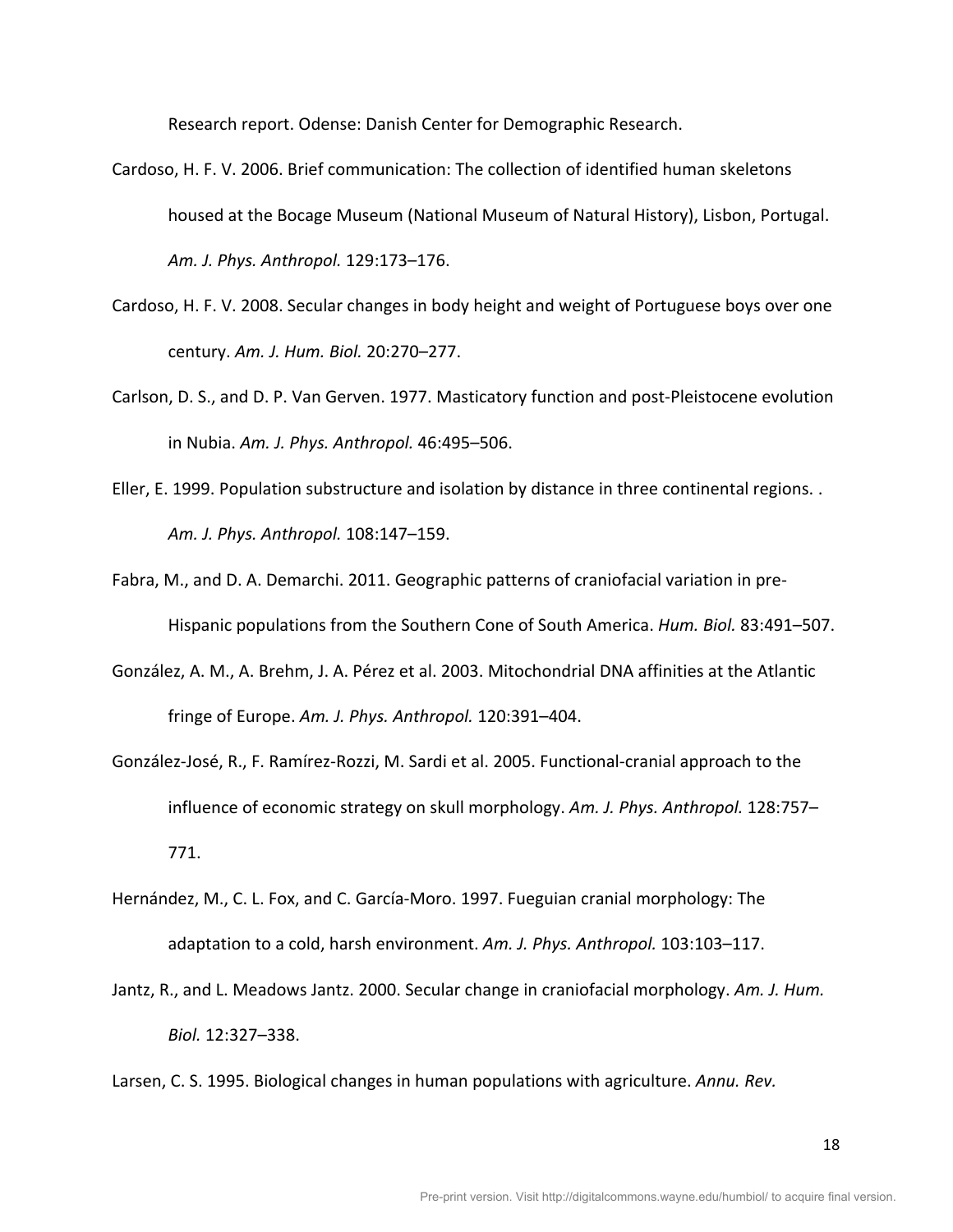*Anthropol.* 24:185–213.!

- Little, B. B., P. H. Buschang, M. E. P. Reyes et al. 2006. Craniofacial dimensions in children in rural Oaxaca, southern Mexico: Secular change, 1968–2000. Am. J. Phys. Anthropol. 131:127–136.!
- Padez, C. 2003a. Secular trend in stature in the Portuguese population (1904–2000). Ann. Hum. *Biol.* 30:262–278.!
- Padez, C. 2003b. Social background and age at menarche in Portuguese university students: A note on the secular changes in Portugal. Am. J. Hum. Biol. 15:415–427.
- Padez, C., and M. A. Rocha. 2003. Age at menarche in Coimbra (Portugal) school girls: A note on the secular changes. Ann. Hum. Biol. 30: 622–632.
- Peakall, R., P. E. Smouse. 2006. Genalex 6: Genetic analysis in excel. Population genetic software for teaching and research. *Mol. Ecol.* 6:288–295.
- Pereira, L., M. J. Prata, and A. Amorim. 2000. Diversity of mtDNA lineages in Portugal: Not a genetic edge of European variation. Ann. Hum. Genet. 64:491–506.
- Pereira, L., M. J. Prata, M. Brión et al. 2000. Clinal variation of YAP+ Y-chromosome frequencies in Western Iberia. *Hum. Biol.* 72:937–944.
- Pereira, V., V. Gomes, A. Amorim et al. 2010. Genetic characterization of uniparental lineages in populations from Southwest Iberia with past malaria endemicity. Am. J. Hum. Biol. 22:588–595.!
- Relethford, J. H. 2002. Apportionment of global human genetic diversity based on craniometrics and skin color. Am. J. Phys. Anthropol. 118:393-398.

Relethford, J. H. 2004. Boas and beyond: Migration and craniometric variation. Am. J. Hum. Biol.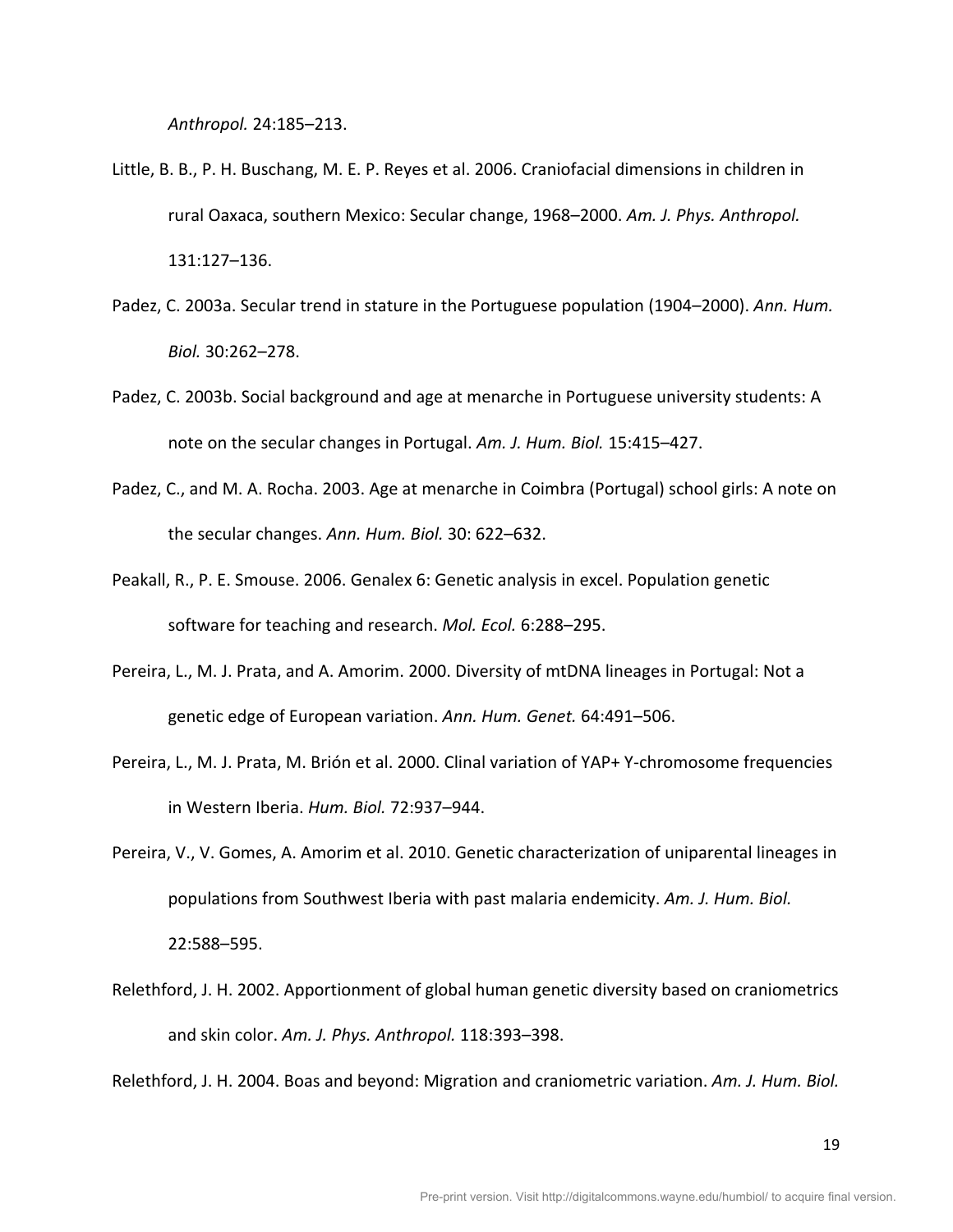16:379–386.!

- Relethford, J. H. 2010. Population-specific deviations of global human craniometric variation from a neutral model. Am. J. Phys. Anthropol. 142:105-111.
- Rodrigues Veiga, T., M. J. G. Moreira, and A. A. Fernandes. 2004. Social changes and better health conditions of the Portuguese population 1974–2000. *Hygiea Internationalis* 4:255–276.
- Roseman, C. C. 2004. Detecting interregionally diversifying natural selection on modern human cranial form by using matched molecular and morphometric data. *Proc. Natl. Acad. Sci.* 101:12824–12829.!
- Roseman, C. C., and T. D. Weaver. 2007. Molecules versus morphology? Not for the human cranium.!*Bioessays* 29:1185–1188.!
- Smouse, P. E., and R. Peakall. 1999. Spatial autocorrelation analysis of individual multiallele and multilocus genetic structure. *Heredity* 82:561–573.
- von Cramon-Taubadel, N. 2009. Revisiting the homoiology hypothesis: The impact of phenotypic plasticity on the reconstruction of human population history from craniometric!data.!*J.,Hum.,Evol.* 57:179–190.!
- Weisensee, K. E., and R. L. Jantz. 2011. Secular changes in craniofacial morphology of the Portuguese using geometric morphometrics. Am. J. Phys. Anthropol. 145:548–559.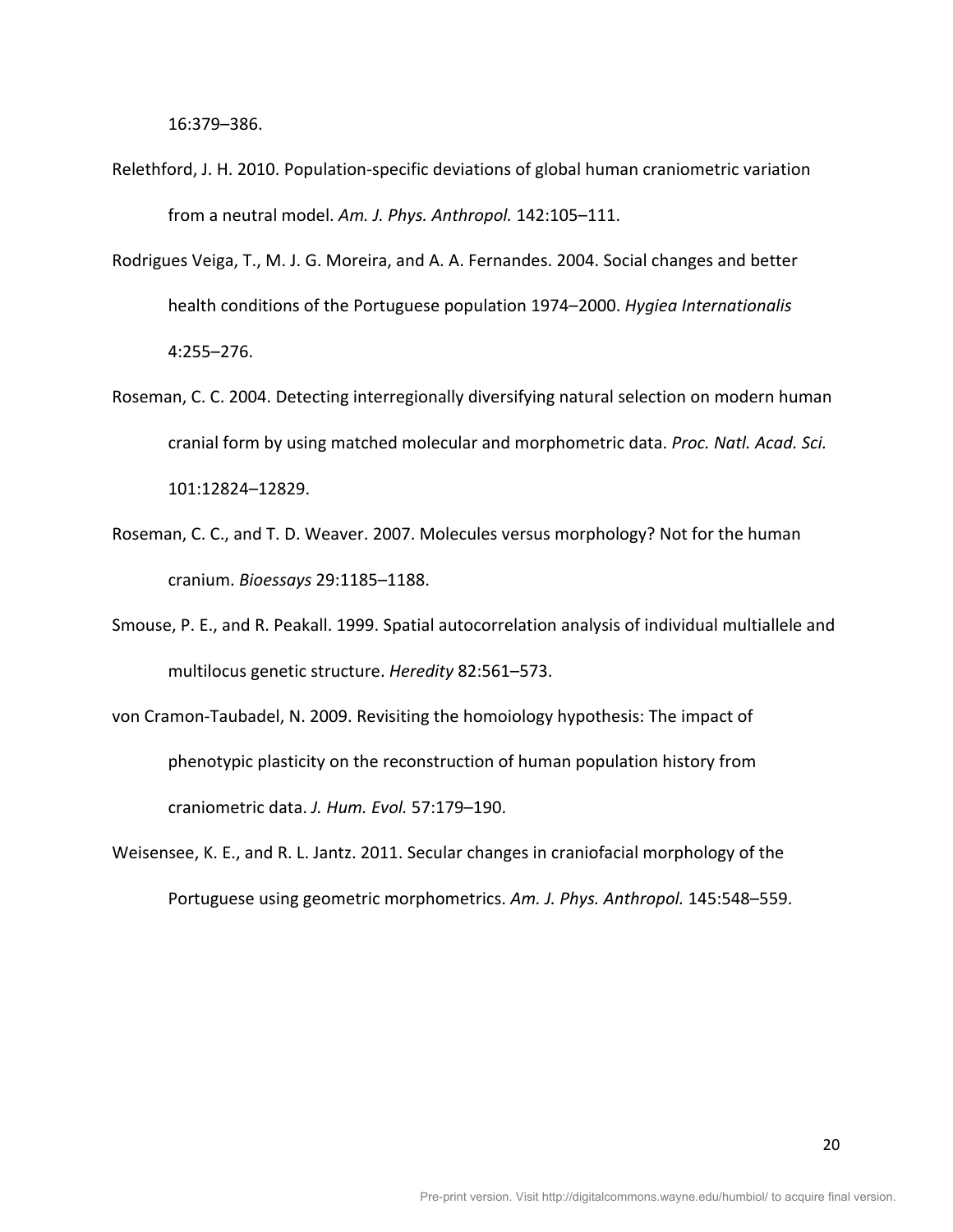| <b>Midline or</b> | Landmark | <b>Definition</b>                                        |
|-------------------|----------|----------------------------------------------------------|
| right/left        |          |                                                          |
| m                 | 4corn    | Point of intersection of palatine and maxillary bones    |
| r/I               | alar     | Most lateral point on nasal aperture                     |
| r/l               | ast      | Point where lambdoid, parietomastoid, and                |
|                   |          | occipitomastoid sutures meet                             |
| r/l               | aub      | Point on lateral aspect of root of zygomatic process at  |
|                   |          | deepest incurvature                                      |
| m                 | bas      | Point where anterior margin of foramen magnum            |
|                   |          | intersects midsagittal plane                             |
| m                 | brg      | Point where coronal and sagittal sutures intersect       |
| r/l               | dac      | Point of intersection of frontolacrimal and              |
|                   |          | lacrimomaxillary sutures                                 |
| r/l               | ecm      | Most lateral point on outer surface of aveolar margin of |
|                   |          | maxilla                                                  |
| r/I               | ect      | Most lateral point on orbital margin                     |
| r/l               | eur      | Most laterally positioned point on cranial vault         |
| r/l               | flac     | Most medial point on foramen lacerum                     |
| r/l               | fma      | Point where zygomaticofrontal suture crosses orbital     |
|                   |          | margin                                                   |

Table 1. List of landmark abbreviations and definitions of landmarks used in the study.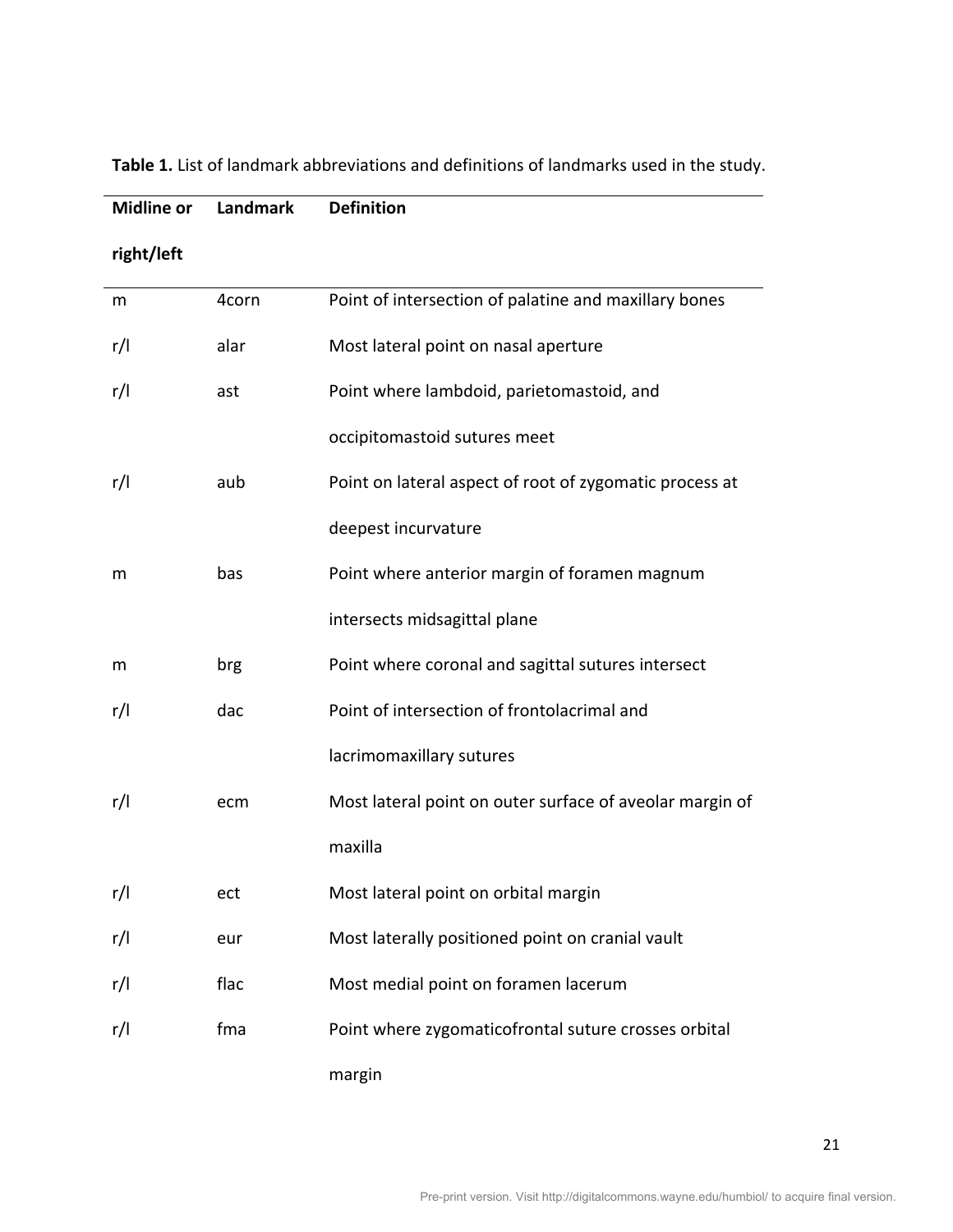| r/l | fmt   | Most lateral point on zygomaticofrontal suture         |
|-----|-------|--------------------------------------------------------|
| r/l | fob   | Most lateral point on margin of foramen magnum         |
| m   | glb   | Most anterior point on frontal bone                    |
| m   | hor   | Point of attachment of vomer to sphenoid bone          |
| r/l | jug   | Point in notch between temporal and frontal processes  |
|     |       | of zygomatic bone                                      |
| m   | lam   | Point where sagittal and lambdoid sutures meet         |
| r/l | mast  | Most inferior, lateral point on mastoid process        |
| m   | met   | Point where frontal elevation above chord from nasion- |
|     |       | bregma is greatest                                     |
| m   | nas   | Point of intersection of nasofrontal suture and        |
|     |       | midsagittal plane                                      |
| r/l | nasi  | Most inferior point of intersection of nasomaxillary   |
|     |       | suture                                                 |
| r/l | nass  | Point of intersection of frontonasal, frontomaxillary, |
|     |       | and nasomaxillary sutures                              |
| r/l | nlhi  | Most inferior point on nasal aperture                  |
| m   | opg   | Most posteriorly projecting point on cranial vault     |
| m   | ops   | Point where posterior margin of foramen magnum is      |
|     |       | intersected by midsagittal plane                       |
| m   | paspt | Point of maximum projection in midline of parietal     |
|     |       | bones                                                  |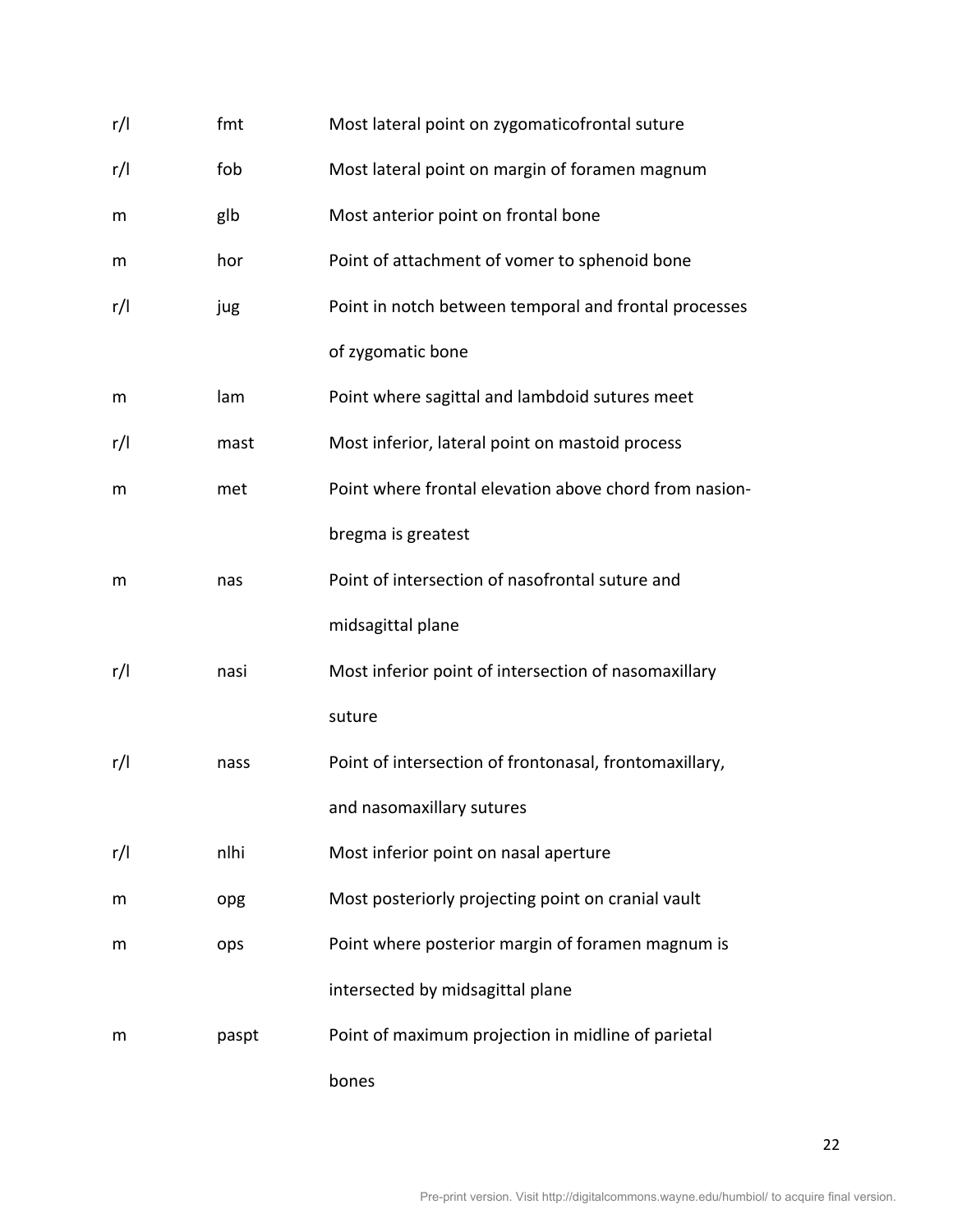| r/l | por   | Point superior to external auditory meatus            |
|-----|-------|-------------------------------------------------------|
| m   | pro   | Most anterior point on alveolar border of maxilla     |
|     |       | between central incisors in midsagittal plane         |
| m   | spglb | Point between glabella and frontal eminence in        |
|     |       | midsagittal plane of frontal bone                     |
| r/l | sph   | lintersection of sphenofrontal and coronal sutures    |
| m   | ssp   | Point of deepest curvature between prosthion and      |
|     |       | anterior nasal spine                                  |
| m   | sta   | Most posterior point on posterior nasal spine         |
| r/l | ste   | Point on cranial base at intersection of sphenoid and |
|     |       | temporal bones near spine of sphenoid bone            |
| r/l | stp   | Point of intersection of inferior temporal line with  |
|     |       | coronal suture                                        |
| r/l | wnb   | Point of minimum distance between left and right      |
|     |       | nasomaxillary sutures                                 |
| r/l | xfb   | Maximum breadth of frontal bone                       |
| r/l | zygom | Most inferior point on zygomaticomaxillary suture     |
| r/l | zygoo | Intersection of zygomaticomaxillary suture at orbital |
|     |       | margin                                                |
| r/l | zyti  | Most inferior point on zygomaticotemporal suture      |
| r/l | zyts  | Most superior point on zygomaticotemporal suture      |
|     |       |                                                       |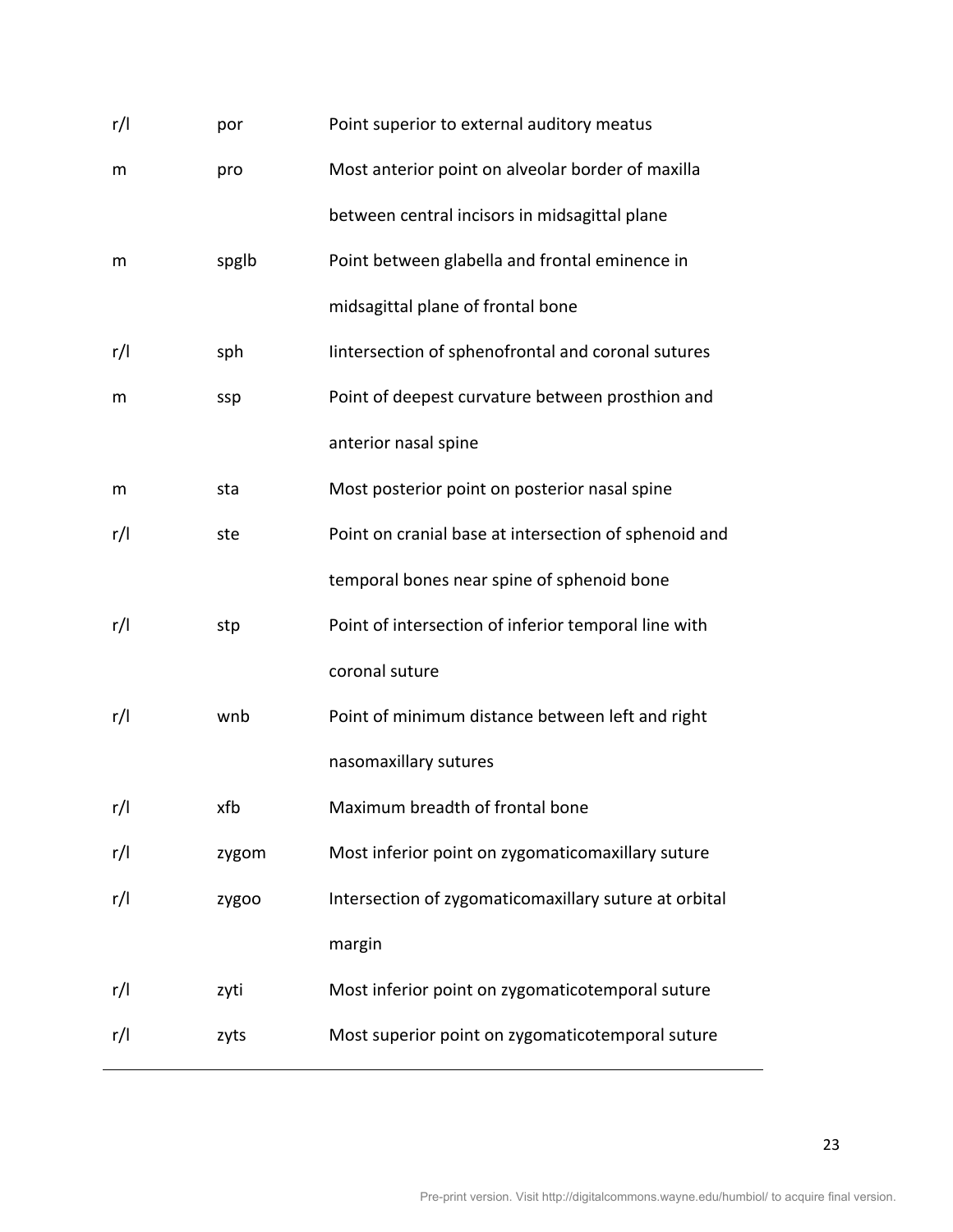|  | Table 2. Sample size by administrative district. |
|--|--------------------------------------------------|
|--|--------------------------------------------------|

| <b>Administrative District</b> | n   |
|--------------------------------|-----|
| Aveiro                         | 9   |
| Beja                           | 5   |
| Bragança                       | 5   |
| Castelo Blanco                 | 14  |
| Coimbra                        | 11  |
| Évora                          | 7   |
| Faro                           | 12  |
| Guarda                         | 8   |
| Leiria                         | 11  |
| Lisbon                         | 160 |
| Portalegre                     | 5   |
| Porto                          | 5   |
| Santarém                       | 16  |
| Setúbal                        | 8   |
| Vila Real                      | 6   |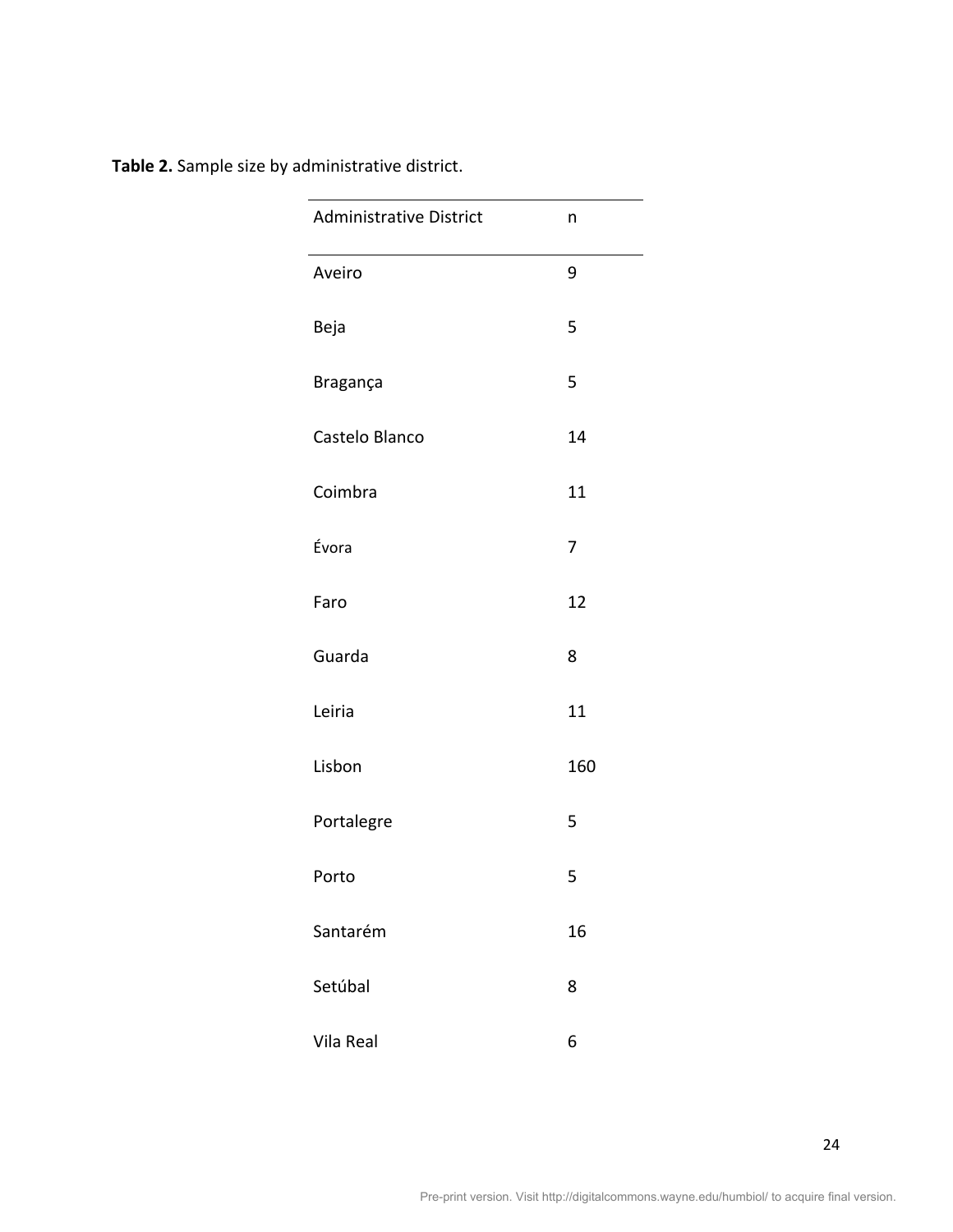Viseu 8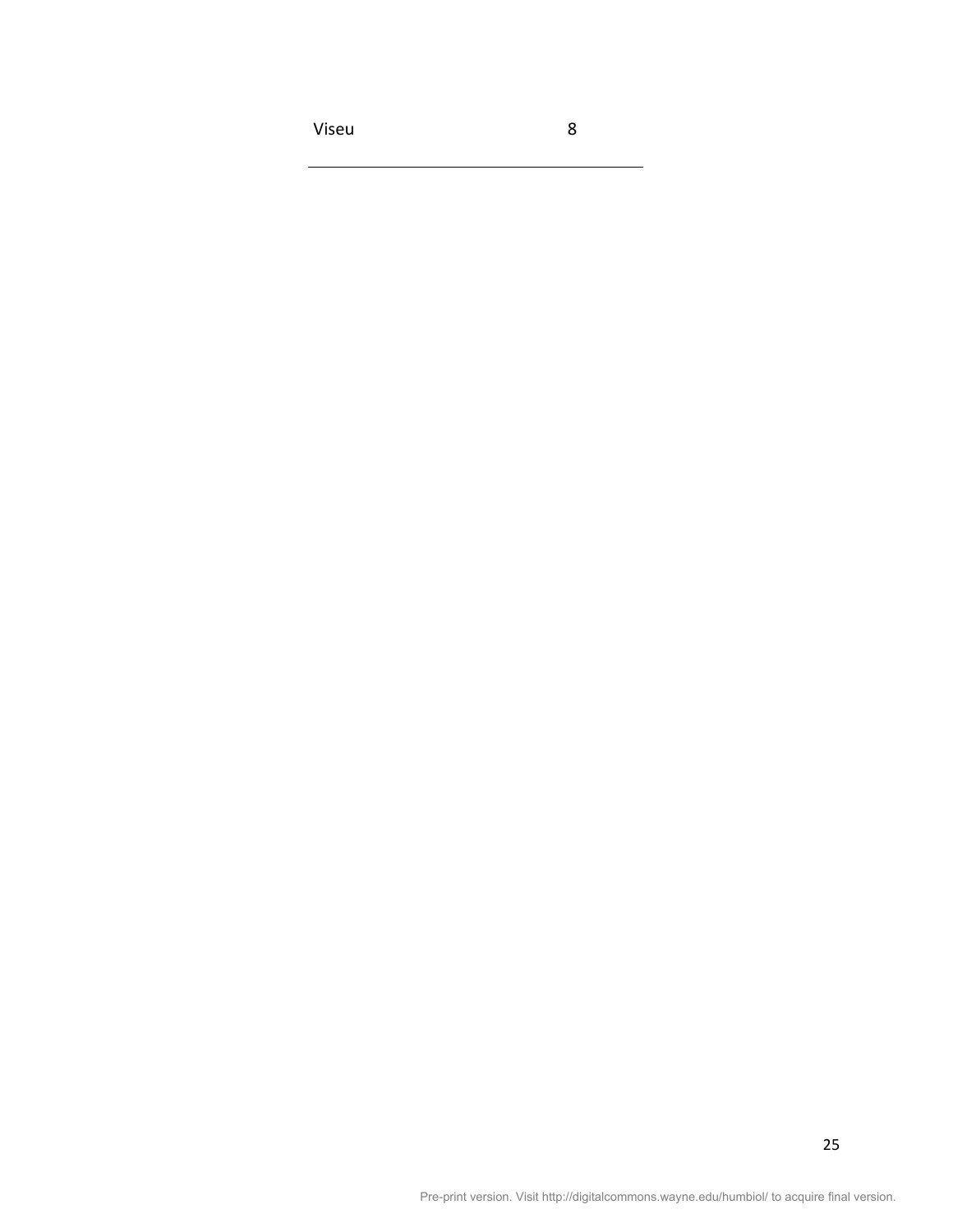Table 3. Results of regression analysis.

|                                                       | Wilks's lambda | p-value    |
|-------------------------------------------------------|----------------|------------|
| PC1-PC30 = Year of birth, latitude, longitude         | 0.4469         | < 0.0001   |
| Year of birth, controlling for latitude and longitude | 0.7876         | 0.0003     |
| Latitude and longitude, controlling for year of birth | 0.5746         | $<$ 0.0001 |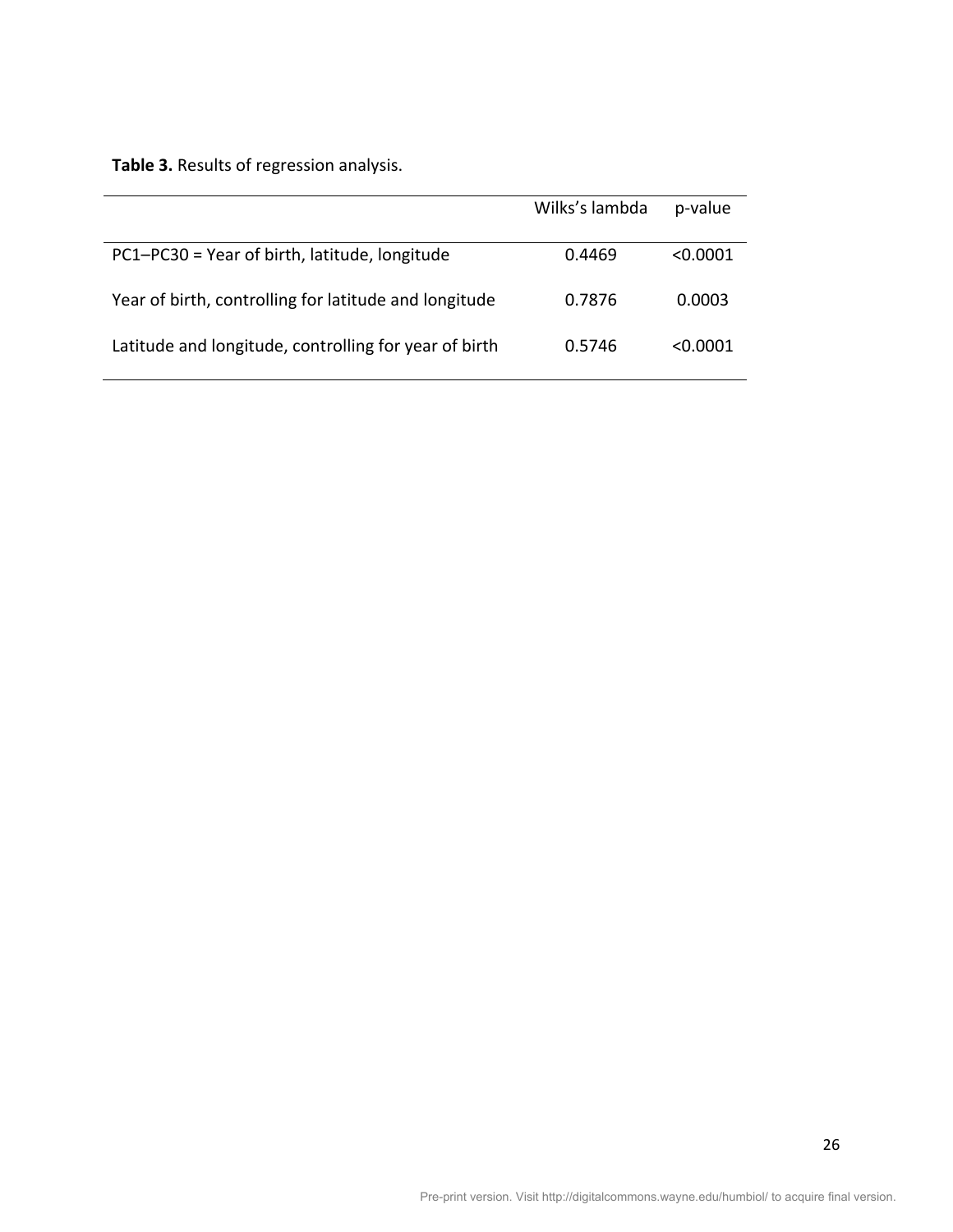Figure 1. Canonical variates plot of the administrative districts in Portugal. The districts are divided regionally in order to more clearly visualize general spatial patterns.

Figure 2. Spatial correlogram from autocorrelation analysis with five distance classes equal to 100 km each. Diamond markers indicate p<0.05.

Figure 3. (A) Frontal and (B) lateral views of spline plot with wireframe showing mean shape of Northern districts and lines showing magnitude and direction of change of Southern districts. The vectors are exaggerated by a factor of 2 for greater legibility.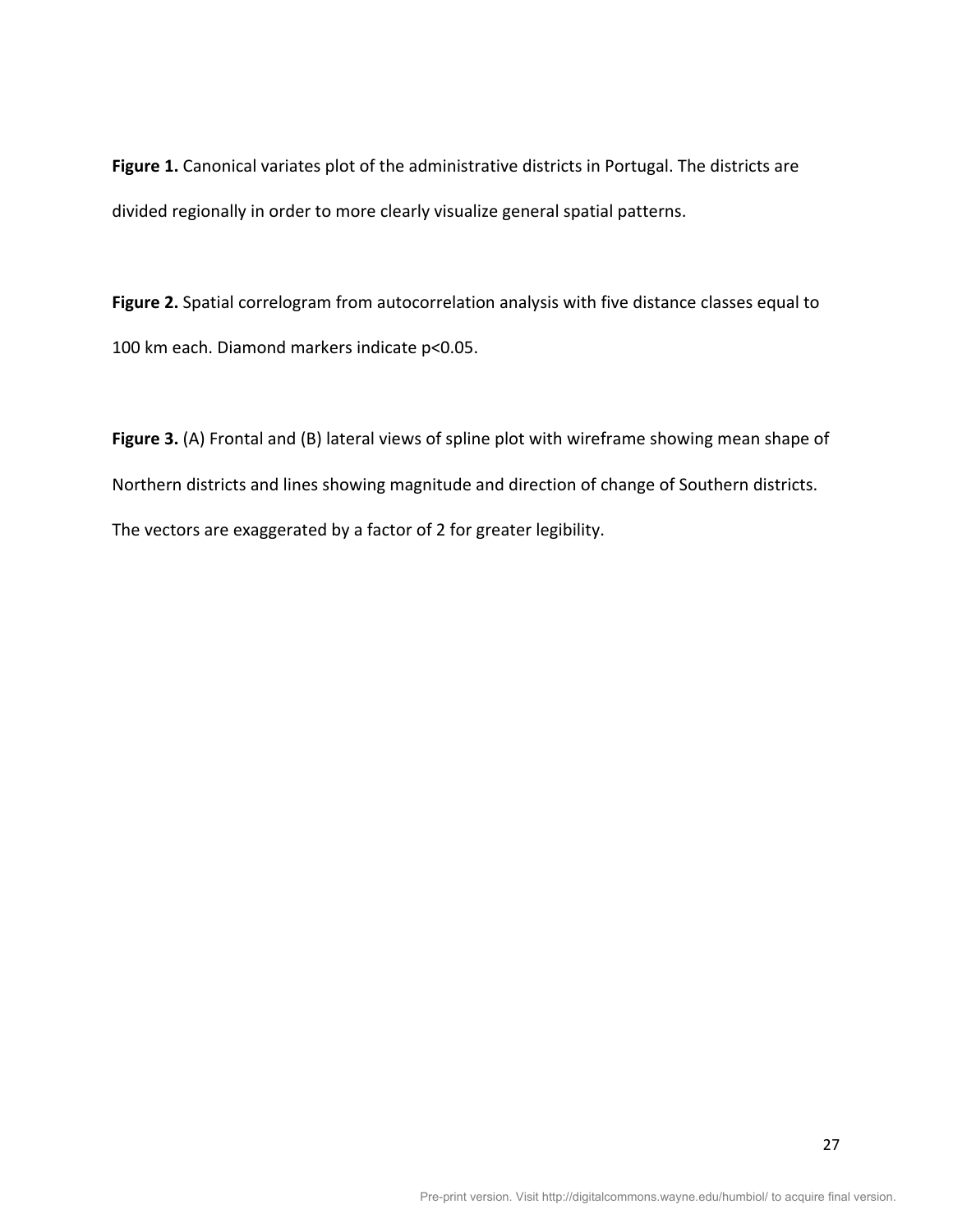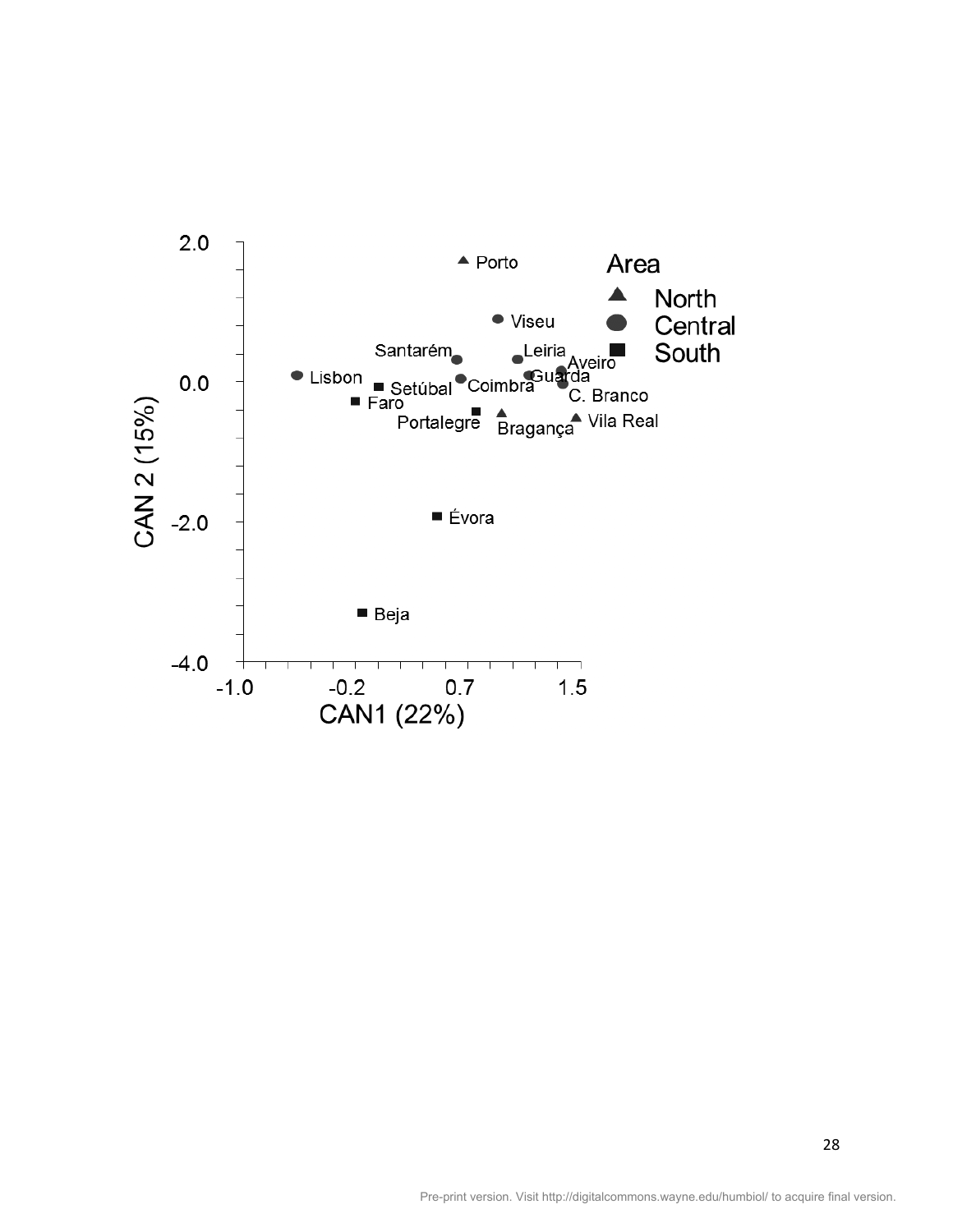